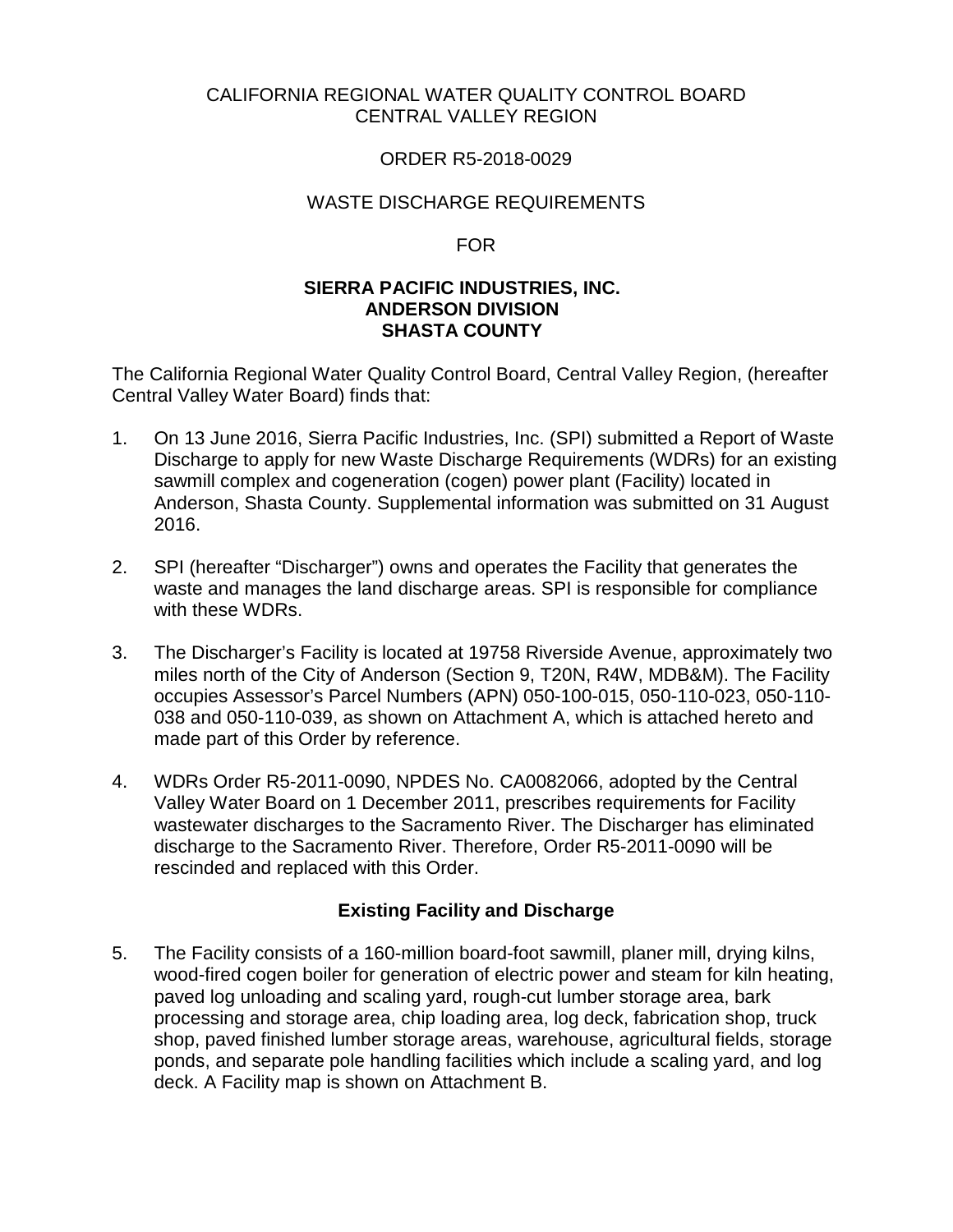- 6. The 468 MMBtu/hour biomass boiler replaced a 116 MMBtu/hour biomass boiler in August 2015. The boiler is fueled with biomass, including wood residuals from the Discharger's Anderson Facility and the biomass market. The boiler provides steam and electrical power to operate the kilns and the 31 megawatt (MW) turbine generator provides electrical power to operate the sawmill Facility. Excess electrical power is sold via the external power grid.
- 7. Two onsite groundwater supply wells, Production Wells 1 and 2a, completed at 225 and 305 feet below ground surface (bgs) respectively, provide water to the Facility for industrial use and potable use. One groundwater supply well, Production Well 4, completed at 350 feet bgs, is located on an adjacent parcel south of the Facility and produces water primarily for cooling the Main Office airconditioner. Effluent from the Main Office air conditioner system is beneficially reused at the sawmill to reduce impacts on regional groundwater. Air conditioner water passes through a heat-exchanger and flows aboveground to a pipe that discharges to a storm water pump station at the southeast corner of the sawmill, which pumps water to Pond 3. In addition to the cooling water, a 2.5-inch line conveys groundwater from Production Well 4 to the sawmill for industrial use and potable water. All three production wells are regulated by Shasta County Department of Environmental Health (SCDEH). The Discharger also has a riparian water right for Sacramento River water. Limited available source water characterization data from the Production Wells are summarized below.

|                                 |              |           | Concentrations |           |  |
|---------------------------------|--------------|-----------|----------------|-----------|--|
| Constituent                     | <b>Units</b> | Well #1   | Well #2a       | Well $#4$ |  |
| Alkalinity <sup>1</sup>         | mg/L         | 98        | 86             | 108       |  |
| Bicarbonate <sup>1</sup>        | mg/L         | 120       | 105            | 132       |  |
| Carbonate $1$                   | mg/L         | $5$       | $5$            | $5$       |  |
| Nitrate as Nitrate <sup>2</sup> | mg/L         | 1.08      | 0.83           | 1.99      |  |
| Metals, Total <sup>3</sup>      | $\mu$ g/L    | <b>ND</b> | <b>ND</b>      | <b>ND</b> |  |
| Volatile organics <sup>4</sup>  | µg/L         | <b>ND</b> | <b>ND</b>      | <b>ND</b> |  |

## **Table 1**: Source Water Characterization

Data unavailable for pH, Electrical Conductivity (EC), Total Dissolved Solids (TDS), Fixed Dissolved Solids (TDS), and General Minerals (Hardness, Calcium, Magnesium, Potassium, Sodium, Chloride, Sulfate).

1 Samples collected on 16 June 2016.

<sup>2</sup> Samples collected on 7 March 2016.

<sup>3</sup> Samples collected on 23 December 2009 for Total Aluminum, Antimony, Arsenic, Barium, Beryllium, Cadmium, Chromium, Lead, Mercury, Nickel, Selenium, Silver and Thallium. Samples collected on 31 October 2014 for Total Chromium (VI).

<sup>4</sup> Samples collected on 20 July 2015.

 $ND = Not detected.$ 

8. Domestic wastewater produced at the Facility, and at the Main Office is routed to five septic tank leach field systems regulated by SCDEH.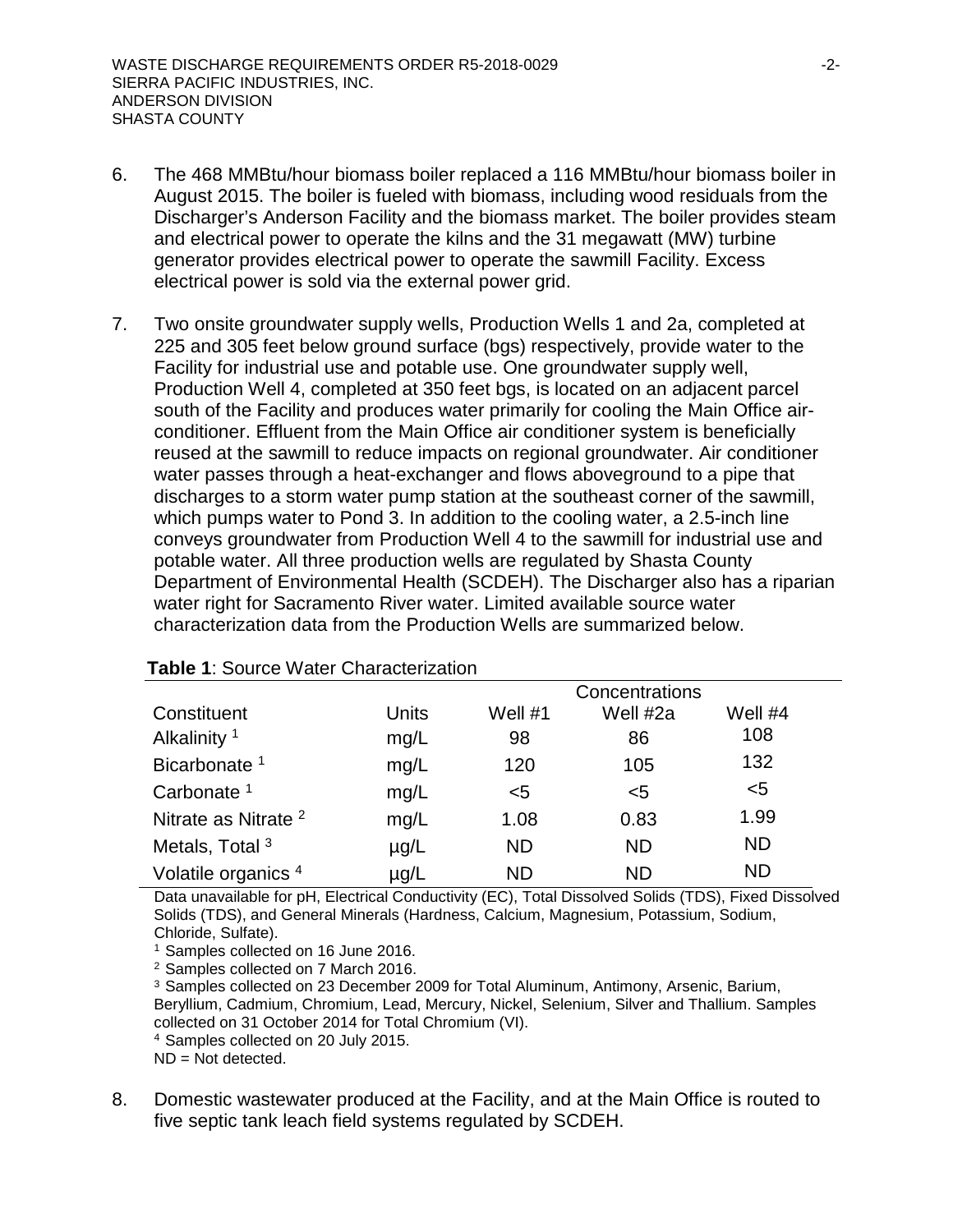- 9. The Facility operates four ponds that serve both as water sources for various processes and discharge points for industrial activities. No active wastewater treatment is performed. A process flow diagram is included in Attachment C.
- 10. The following Facility operations discharge to Pond 1: Cogen plant discharges include cooling tower blowdown, boiler blowdown, ash-quench water, boiler feed water and reverse osmosis (RO) system backflush. In addition, storm water from the immediate vicinity and from the west side of the Facility (chip-loading area and pole-log deck) is captured in Pond 1. Pond 1 water flows by gravity to Pond 2 (Small Fire Pond), then to the SPI Ditch, and finally to Pond 3 (Log Deck Recycle Pond) and Pond 4 (Retention Pond).
- 11. Pond 1 does not receive groundwater directly, however, if Pond 1 is low, Pond 2 can flow back to Pond 1. Water from all ponds and ditches is used for dust suppression, as needed.
- 12. Pond 2 can receive groundwater from Production Wells 1 and 2A. Water is drawn from Pond 2 for primary fire protection. No Facility operations discharge directly to Pond 2. Some storm water from the vicinity of the pole yard and cogen fuel pile is captured in Pond 2. If Pond 2 is full, water can be released from Pond 2 to the SPI Ditch.
- 13. The SPI Ditch conveys water from Pond 2, receives some recycled water from logdeck sprinkling and storm water runoff from the log yard, and delivers the water to Ponds 3 and 4 controlled by manual gate valves.
- 14. Additionally the SPI Ditch receives shallow groundwater and storm water drainage from two adjacent industrial facilities, Siskiyou Forest Products (SFP) and Shasta Renewables Resources (SRR) located west-northwest of the Facility. Local shallow groundwater may be recharged in summer months by the Anderson-Cottonwood Irrigation District (ACID) canal leakage along the west side of Highway 273 west of the Facility.
- 15. Pond 3 does not directly receive groundwater. Pond 3 receives storm water from the vicinity of the planer mill, stacker, cooling shed, and drying kilns, which collects in a storm water pump station at the southeast corner of the Facility. Air conditioner water from the Main Office is also pumped to this storm water pump station. Water is pumped from the storm water pump station through an above-ground pipe to a ditch that flows by gravity to Pond 3. Pond 3 also receives wastewater and storm water from the dry kilns through a subsurface culvert which discharges to a small channel that gravity flows to Pond 3. Water from Pond 3 is used to sprinkle logs in the log deck and return water is routed back to Pond 3. Process and storm water in Pond 3 can be pumped to Pond 4 for final disposal as needed.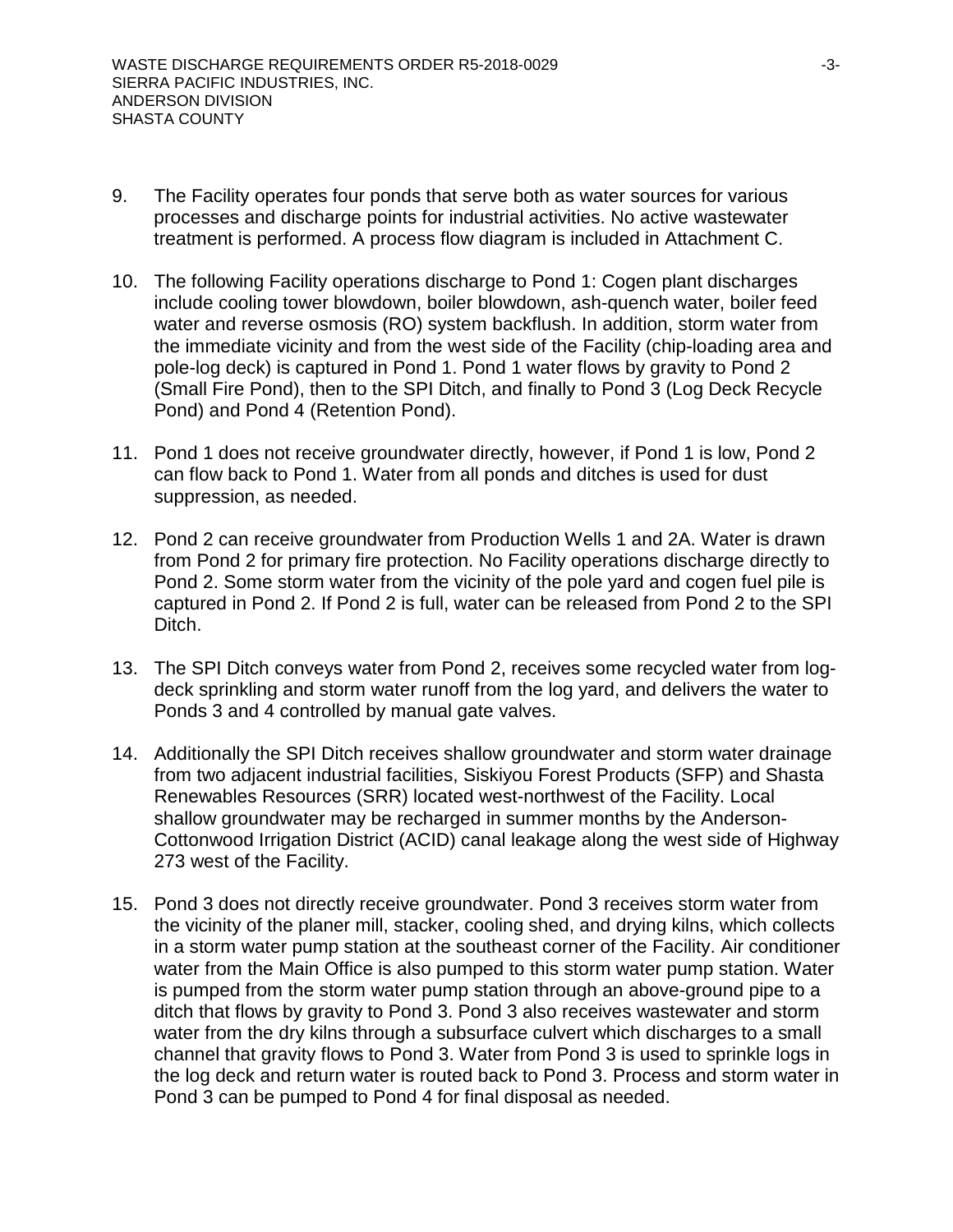- 16. Pond 4 does not receive groundwater from any production well. Water is drawn from Pond 4 for irrigation. In addition, storm water from the vicinity of the Facility is captured ultimately in Pond 4. Pond 4 water is used as needed to irrigate 130 acres of agricultural fields located directly north of the Facility and west of Pond 4. See Attachment B.
- 17. Cogen operations utilize additives to prevent scaling and facilitate boiler operation. These chemicals include sodium hydroxide, a water-soluble polymer, cyclohexyl amine, morpholine, and sodium hypochlorite. A complete list of chemicals used in the cogen operations is updated annually on the California Environmental Reporting System (CERS) as part of SCDEH's records.
- 18. Average daily cogen discharge for 2016 was approximately 81,578 gallons per day (gpd), with a peak average daily flow of 179,000 gpd recorded for the month of August 2016.
- 19. Chemicals used in the planer building include a mixture containing a "wood preservative," "lumber brightener," and a Kop Coat mildew control agent. A lumber end sealer is also used as needed. The materials are proprietary formulations and do not contain arsenic, pentachlorophenol, or other persistent chlorinated materials. The chemicals used in the planer system are applied in a closed loop spray system. Any excess material is collected in a catch basin and recycled. Safety Data Sheets (SDS) for all materials are held by the Discharger.
- 20. Cogen outfall characterization data are summarized for the years 2012 through June 2017 in the following table:

| Constituent                    | <b>Units</b> | Min.              | Max.              | Avg.              |
|--------------------------------|--------------|-------------------|-------------------|-------------------|
| pH                             | S.U.         | 7.19              | 9.27              | 9.0               |
| <b>Electrical Conductivity</b> | umhos/cm     | 476               | 1420              | 816               |
| <b>Total Dissolved Solids</b>  | mg/L         | 347               | 1090              | 613               |
| Chloride                       | mg/L         | 7.72              | 57                | 34.7              |
| Sodium                         | mg/L         | 41.1              | 80                | 61.1              |
| Sulfate                        | mg/L         | 23.3              | 43.3              | 35.2              |
| Arsenic, Total <sup>3</sup>    | $\mu$ g/L    | 3                 | 48.3              | 15.0              |
| Chromium, Total <sup>3</sup>   | $\mu$ g/L    | 0.9               | 3.1               | 1.9               |
| Copper, Total <sup>3</sup>     | $\mu$ g/L    | 1.3               | 7.2               | 3.7               |
| Mercury, Total <sup>3</sup>    | $\mu$ g/L    | 0.0005            | 0.0035            | 0.0021            |
| VOCs and SVOCs <sup>1,2</sup>  | $\mu$ g/L    | ND <sup>1,2</sup> | ND <sup>1,2</sup> | ND <sup>1,2</sup> |

#### **Table 2**: Cogen Outfall Characterization Data

Notes: S.U. = Standard Units. ND = Not detected.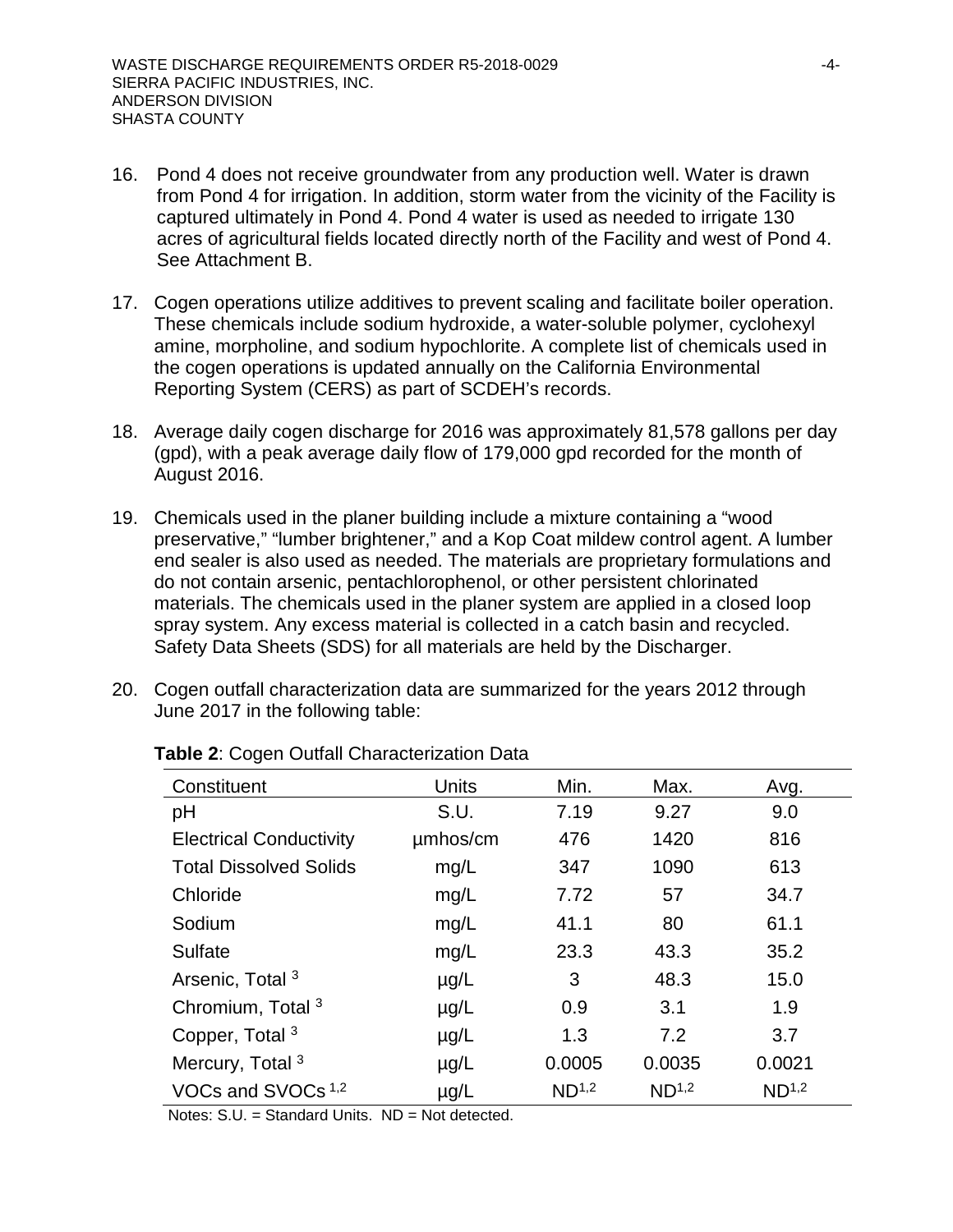1 Asbestos, 2,3,7,8-TCDD and chlorinated pesticides and polychlorinated biphenyls (PCBs) have not been detected. Occasional volatile organic compounds (VOCs) detected (typically below the reporting limit) include bromodichloromethane, chloromethane, chloroform, dibromochloromethane and toluene.

<sup>2</sup> Occasional semivolatile organic compound (SVOC) detections below the reporting limit include butyl benzyl phthalate, di-n-butyl phthalate, di-n-octyl phthalate, 2,4,6-trichlorophenol and pentachlorophenol.

<sup>3</sup> All metals concentrations represent total recoverable metals concentrations. This permit requires dissolved concentrations.

- 21. All ponds are unlined and allow discharge to groundwater. Ponds 3 and 4 are deeper than Ponds 1, 2, and the SPI Ditch. Seasonally groundwater rises and mixes with water in Ponds 3 and 4.
- 22. Previous WDRs included pond sampling for Ponds 1, 3, and 4 which each receive unique waste streams. Characterization data and pond dimensions are summarized in Tables 3 and 4:

| Constituent                    | Units     | Pond 1 | Pond <sub>3</sub> | Pond 4 | <b>WQO</b>               |
|--------------------------------|-----------|--------|-------------------|--------|--------------------------|
| pH                             | S.U.      | 9.1    | 7.5               | 7.4    | $6.5 - 8.5$ <sup>1</sup> |
| <b>Electrical Conductivity</b> | umhos/cm  | 294    | 201               | 180    | 700 1                    |
| <b>Total Dissolved Solids</b>  | mg/L      | 160    | 161               | 129    | 500 <sup>1</sup>         |
| Chloride                       | mg/L      | 7.1    | 9.3               | 6.3    | 250 <sup>1</sup>         |
| Sodium                         | mg/L      | 16     | 12                | 10     | 20 <sup>1</sup>          |
| Sulfate                        | mg/L      | 11.9   | 4.6               | 6.5    | 250 <sup>1</sup>         |
| Arsenic, total                 | $\mu$ g/L | 1.6    | 2.0               | 1.2    | 10 <sup>2</sup>          |
| Chromium, total                | $\mu$ g/L | 1.0    | 2.0               | 0.8    | 50 <sup>2</sup>          |
| Copper, total                  | $\mu$ g/L | 3.6    | 3.9               | 1.6    | 1,000 $1$                |
| Mercury, total                 | $\mu$ g/L | 0.0016 | 0.0044            | 0.0020 | 2 <sup>2</sup>           |

**Table 3**: Pond Water Characterization. Average values for 2012-2017 period.

1 Secondary Maximum Contaminant Level (MCL)

2 Primary MCL.

|           | Surface Area | Depth | Total Volume | Volume @ 2-ft     |
|-----------|--------------|-------|--------------|-------------------|
| Pond Name | (ac)         | (ft)  | (ac-ft)      | Freeboard (ac-ft) |
| Pond 1    | 3.81         |       | 22.5         | 17.5              |
| Pond 2    | 0.53         |       | 2.5          | 1.5               |
| Pond 3    | 0.83         | 12    | 5.3          | 4.1               |
| Pond 4    | 9.90         | 12    | 108.1        | 94.6              |

## **Table 4**: Storage Pond Dimensions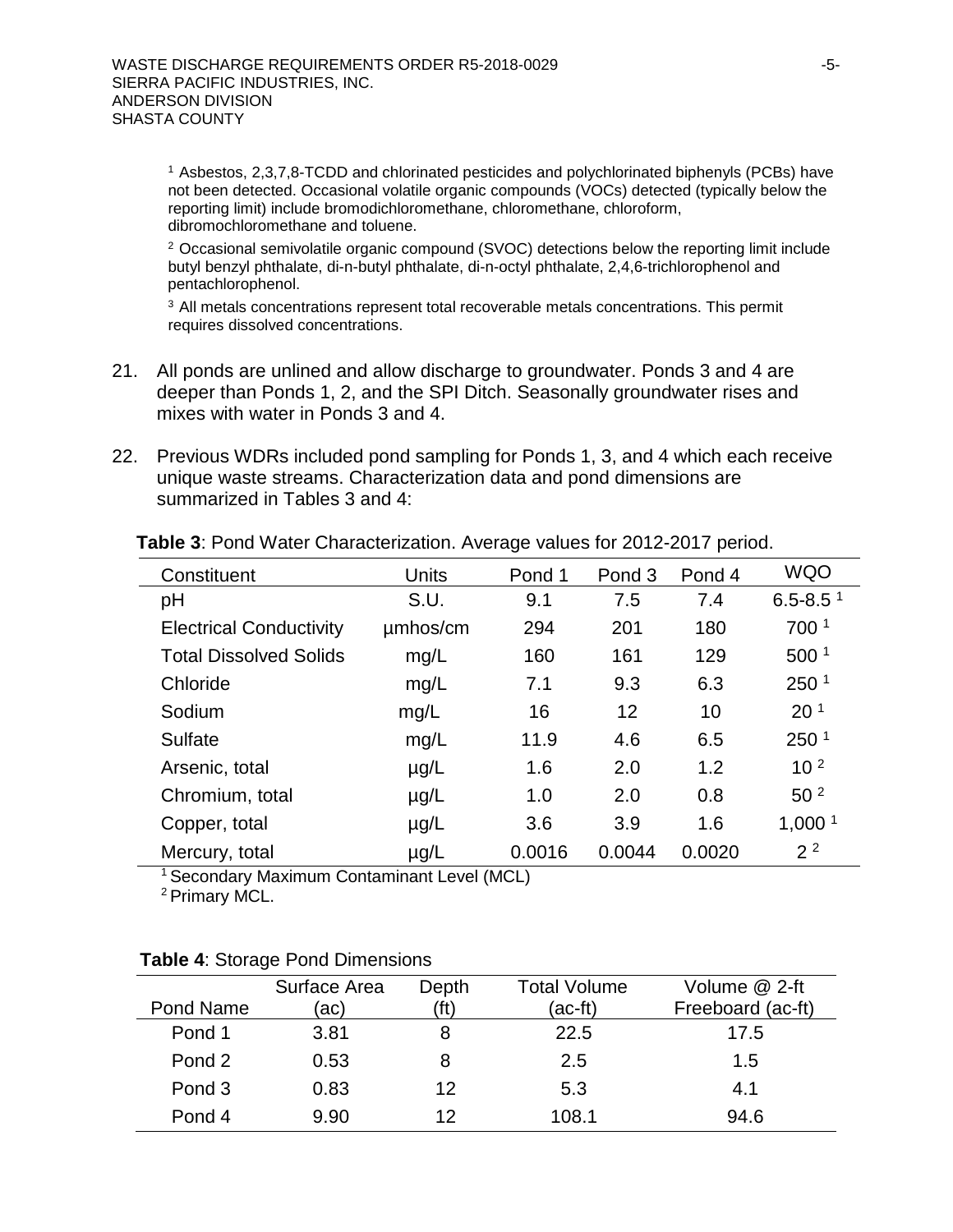- 23. The cogen plant produces wood fly and bottom ash at an estimated rate of 8,065 green tons per year. Wood fly and bottom ash are quenched with groundwater and discharged into dump trucks for direct delivery to the agricultural fields. In wet weather conditions ash is temporarily stockpiled in a staging area located directly north of Pond 4. The ash is subsequently spread and tilled into130 acres of agricultural fields according to procedures established in the Facility's June 2015 Ash Management Plan.
- 24. Composite samples of the ash material are analyzed quarterly to verify that it is nonhazardous waste. Application volumes and areas are reported with the laboratory data. Land application areas (LAAs) are divided into five areas known as Fields A through E, shown in Attachment B. In 2016 the Discharger produced 4,447 green tons of ash (approximately 1,676 bone dry tons) and sold 48.4 green tons of ash to third parties to be used as a soil amendment. The Discharger applied the remaining ash to Fields C and D, which total 26.5 acres and an approximate rate of application of 63.3 bone dry tons per acre. The June 2015 Ash Management Plan determined application rates up to 100 bone dry tons per acre were suitable for alfalfa growth.
- 25. The 130-acre parcel at the north end of the Facility is farmed with alfalfa and irrigated with water from Pond 4. When additional water is needed for irrigation, a manual gate is opened to draw water into Pond 4 from an ACID canal lateral that runs along the western and southern edge of the agricultural fields. Historically the Discharger has not measured supplemental water use.
- 26. Irrigation is rotated over each application area as needed over a six-month period during the dry season. Historically annual irrigation volumes have been estimated at an application depth of approximately 7 to 8 inches, which is the textbook evapotranspiration (ET) rate for alfalfa. In 2016 approximately 23.3 million gallons (MG) water were applied to 120.5 acres of alfalfa over a 3.5 month period.
- 27. During heavy rainfall, tailwater drains to the south end of the agricultural fields, and may form temporary ponds before infiltrating to groundwater.
- 28. The Discharger has contained all process and storm water onsite without discharge to the Sacramento River since 2009 with one exception. In January 2017 a drainage canal became plugged which flooded the ACID canal lateral and the agricultural fields. Excess water discharged to Pond 4 causing it to overtop its berms and discharge to the Sacramento River. Subsequently the Discharger has filled low spots in Pond 4 berms and added routine inspections of the northwest area to the Facility's maintenance program to prevent a recurrence.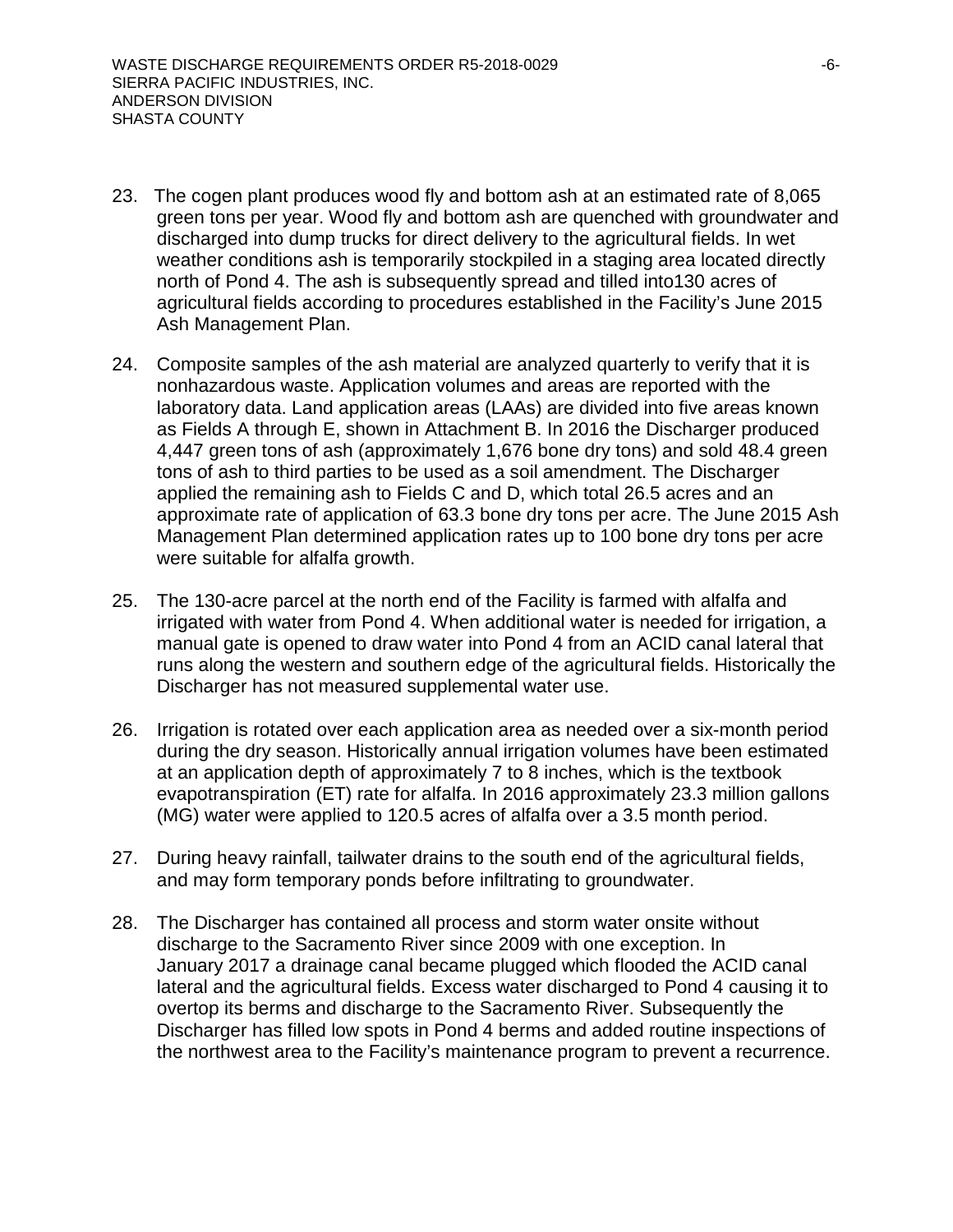#### **Site-Specific Conditions**

- 29. The Facility is located at an elevation of 420 to 440 feet above mean sea level (MSL) and is relatively flat and level. The western portion of the Facility is approximately 12 to 20 feet higher in elevation. The majority of the Facility gently slopes to the east toward the Sacramento River. Spring Creek serves as the southern boundary of the Facility and flows east to the Sacramento River. Spring Creek flows seasonally and receives recharge from the ACID canal in summer months.
- 30. Based upon the Federal Emergency Management Agency's (FEMA) Flood insurance rate map (Community-Panel Number 0603582980F, revised June 16, 2006), most of the Facility, which includes the four ponds, is situated within the 500-year floodplain. Although eastern portions of the SPI Ditch, Ponds 3 and 4, and Field A are located within the 100-year floodplain, a survey conducted by Astro Surveying on 6 October 2011 reported that the lowest ground elevations around all ponds and watercourses is at least 1-foot above the 100-year floodplain.
- 31. According to the U.S. Department of Agriculture's Web Soil Survey, the predominant soil type at the Facility beneath the agricultural fields and the main log deck area in the northern and eastern portions of the Facility is the Reiff fine sandy loam. The Reiff sandy loam is a very well-drained soil with a very low potential for runoff. Beneath the southern and western portions of the Facility, the Churn gravelly loam soil predominates, which is also well-drained but has a medium runoff potential.
- 32. The average annual precipitation for the area is approximately 38 inches. The 100 year, 365-day precipitation is approximately 61 inches. A 24-hour, 100-year storm event for this area is approximately 7.2 inches. The annual pan evaporation rate is approximately 64 inches.
- 33. The surrounding land use in the vicinity of the Facility consists of industrial/ commercial property to the southeast, residential areas west-southwest of the Facility across Highway 273, a riparian corridor and the Sacramento River to the northeast, and the agricultural land owned by the Discharger to the northwest where alfalfa is grown and harvested.

#### **Groundwater Conditions**

34. The Facility is located in the southern part of the Redding basin, the northernmost sub-basin of the Sacramento Valley basin. The Redding basin is filled with Tertiary-age sediments that are thickest in the central part of the valley and thin to the north, east, and west. Drilling logs report that the Facility is underlain by low permeability silty sand to sandy silt units, which in turn are underlain by a sequence of gravels and cobbles interbedded with clay layers from approximately 30 feet below ground surface (bgs) to a maximum depth of approximately 65 to 70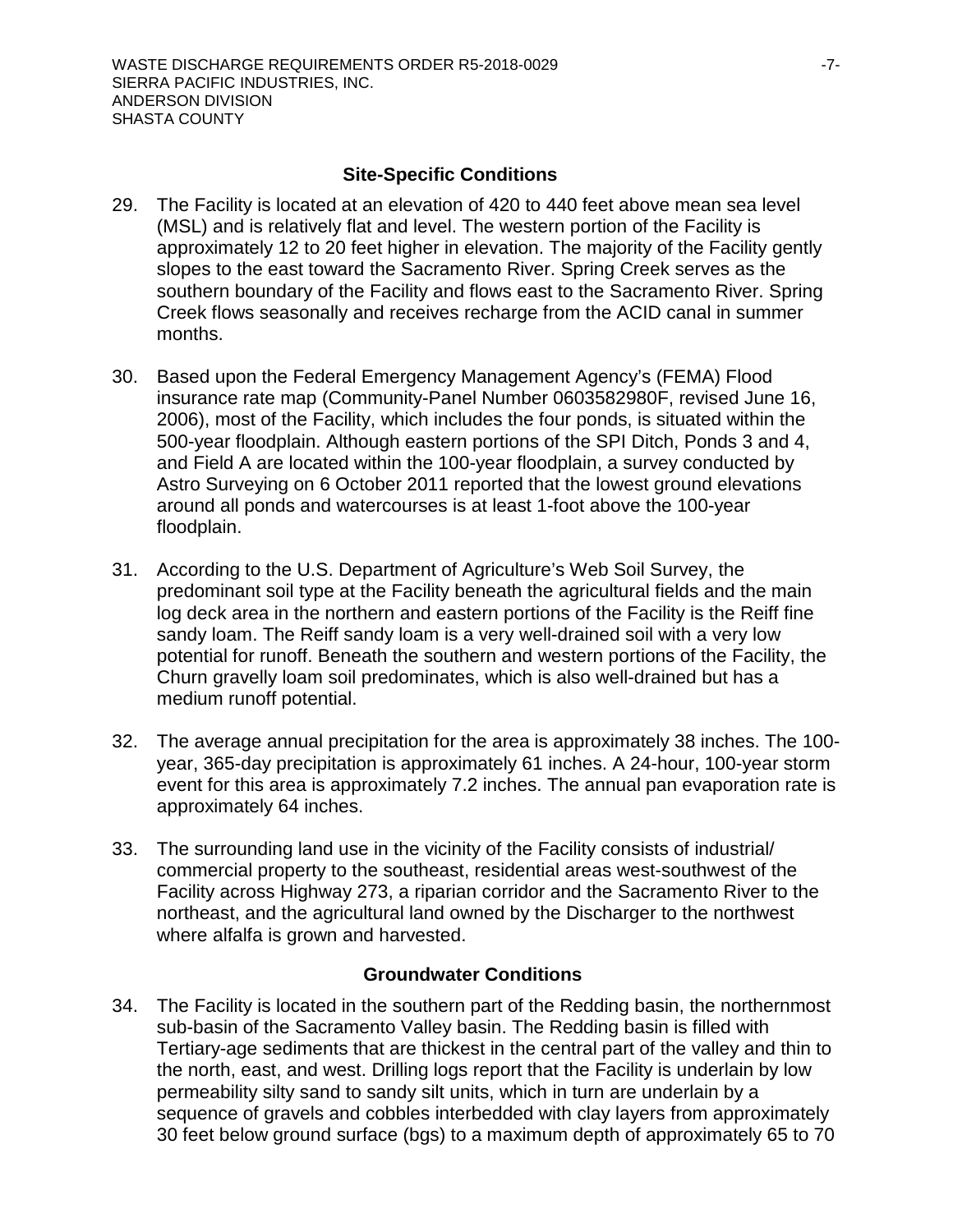ft bgs. Underlying this coarse-grained zone is a finer-grained interval described as mudstone or hard brown clay and cemented gravel to a depth of approximately 148 feet bgs. Beneath the finer-grained zone is another coarse-grained interval of gravels and boulders to a depth of approximately 285 to 300 feet bgs. Underlying this interval, the local bedrock consists of volcanic rock or cemented conglomerate to a depth of approximately 305 to 340 feet bgs.

- 35. Groundwater domestic supply wells near the Facility obtain their water from the Tehama and Tuscan Formations at depths ranging from approximately 100 to 500 feet bgs. Groundwater within these formations generally moves from west to east toward the Sacramento River.
- 36. Shallow groundwater beneath the Facility receives seasonal leakage from the ACID canal located west of the Facility. Man-made drainage channels in the northwest portion of the Facility collect ACID water in a small pond and discharge water northward along the east side of Highway 273. ACID water in the ditch along the east side of 273 flows to the south and eventually seeps into the subsurface near the SFP site. Water in the southern portion of the Facility flows directly to Pond 1 through underground piping. When the Facility needs supplemental water, the ACID drainage channel is blocked and water is channeled into the ACID lateral to Ponds 3 and 4.
- 37. Shallow groundwater discharges into ponds at three known locations on the Facility: in the western part of the Facility shallow groundwater enters the subsurface drainage system which discharges to Pond 1, and at two culverts along the western bank of the SPI Ditch, one located at the south end which drains a spring fed pond and storm water from neighboring facilities, and the second at the northwest corner of the SPI Ditch.
- 38. Six groundwater monitoring wells were installed at the Facility in December 2011, ranging in depth from 14 to 30 feet bgs. Historically, monitoring wells MW-1 through MW-3 located west, or upgradient, of the ponds have been listed as Background Monitoring Wells and monitoring Wells MW-4 through MW-6, located east, or downgradient, of the ponds, have been listed as Compliance Monitoring Wells. The monitoring well network is shown on Attachment B.
- 39. Groundwater beneath the Facility varies seasonally in depth from 4 to 14 feet bgs at MW-3 in the northern portion of the Facility and 10 to 20 feet bgs at MW-2 in the central portion of the Facility. Groundwater underlying the Facility generally flows to the east with a gradient of approximately 0.01 feet/foot. Both shallow and regional groundwater flows are generally from west to east toward the Sacramento River.
- 40. Although monitoring wells MW-1, -2, and -3 are located upgradient from the ponds, they show inconsistent water quality and therefore background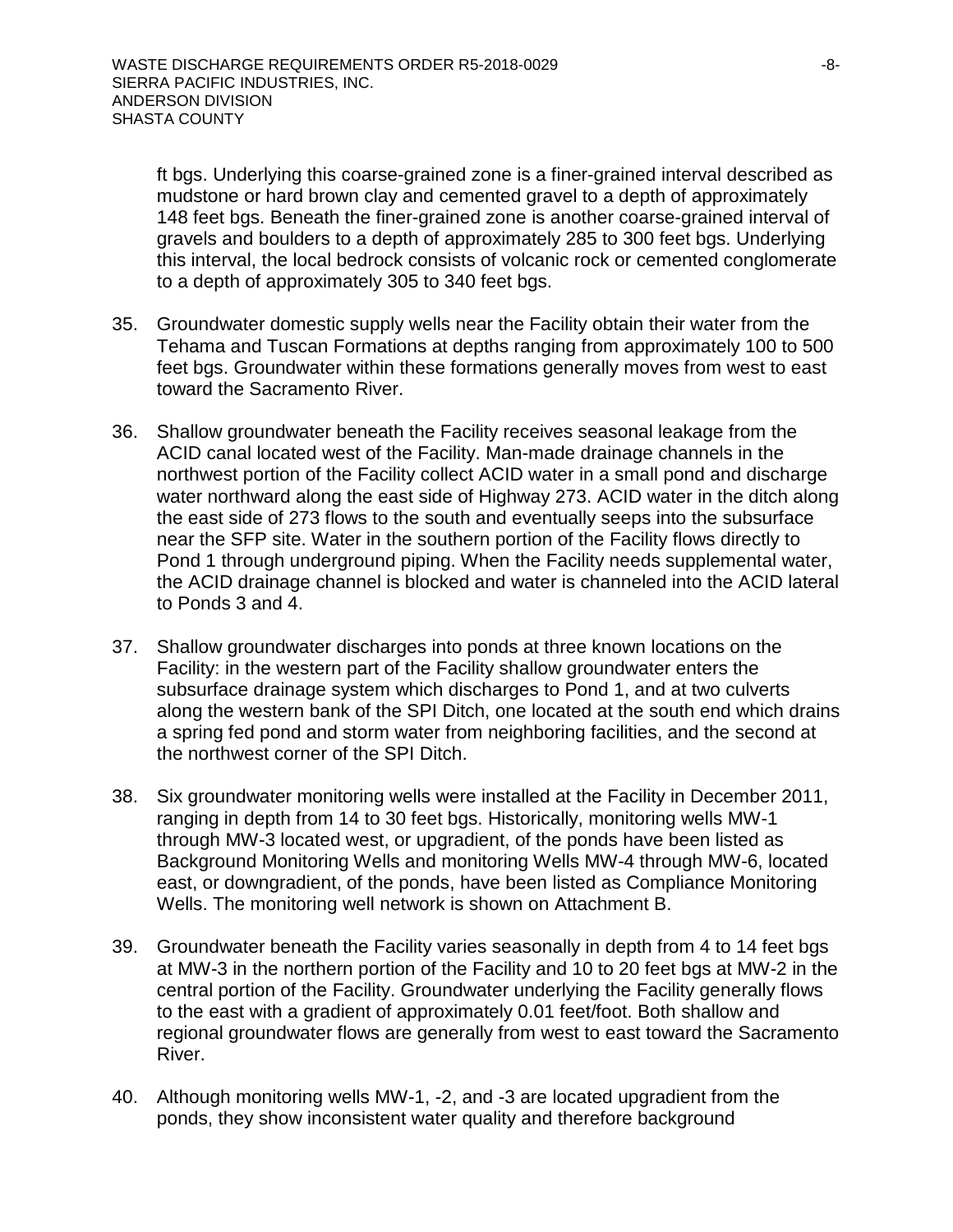groundwater quality is not yet well understood. Of the three wells located west of the storage ponds, MW-1 appears to show the best groundwater quality, although pH occasionally drops below the lower limit of 6.5.

- 41. Compared to MW-1, monitoring wells MW-2 and MW-3 show lower water quality. MW-3 is located downgradient from the LAAs where ash is applied as a soil amendment and alfalfa crops are irrigated with commingled wastewater, storm water, and groundwater. Well MW-2 shows the lowest water quality of all onsite wells. It is at a central location between the Discharger's activities in the western portion of the Facility and the neighboring SFP and SRR properties; SRR ceased operations in August 2014.
- 42. Water quality data has been collected at the monitoring wells since late 2011. MW-1 appears to show the best groundwater quality. The following table summarizes water quality data collected at MW-1 between 2011 and 2017.

| Constituent                    | Units      | Min.      | Max.      | Avg.      | <b>WQO</b>         |
|--------------------------------|------------|-----------|-----------|-----------|--------------------|
| рH                             | S.U.       | 5.37      | 7.76      | 6.4       | $6.5 - 8.52$       |
| <b>Electrical Conductivity</b> | umhos/cm   | 97        | 168       | 138       | 900 <sup>2</sup>   |
| <b>Total Dissolved Solids</b>  | mg/L       | 71        | 157       | 97        | 500 <sup>2</sup>   |
| <b>Turbidity</b>               | <b>NTU</b> | 0.5       | 447       | 29        | 1.0 <sup>1</sup>   |
| Color                          | S.U.       | $<$ 5     | 5         | 2.6       | 15 <sup>2</sup>    |
| <b>Chemical Oxygen Demand</b>  | mg/L       | $<$ 3     | 5         | 1.9       | --                 |
| Chloride                       | mg/L       | 2.4       | 5.6       | 3.9       | 250 <sup>2</sup>   |
| Nitrate as Nitrogen            | mg/L       | 0.9       | 5.9       | 2.5       | 10 <sup>1</sup>    |
| Sodium                         | mg/L       | 6.5       | 9.7       | 8.3       | 20 <sup>3</sup>    |
| Sulfate                        | mg/L       | 4.0       | 7.4       | 5.8       | 250 <sup>2</sup>   |
| Aluminum, Total                | µg/L       | <b>NM</b> | <b>NM</b> | <b>NM</b> | 1,000 <sup>1</sup> |
| Arsenic, Total                 | $\mu$ g/L  | $2$       | 5         | 1.9       | 10 <sup>1</sup>    |
| Cadmium, Total                 | $\mu$ g/L  | < 0.5     | 0.5       | 0.3       | 5 <sup>1</sup>     |
| Chromium, Total                | µg/L       | < 0.5     | 9         | 1.7       | 50 <sup>1</sup>    |
| Copper, Total                  | $\mu$ g/L  | $<$ 1     | 8         | 1.8       | 1,300 <sup>1</sup> |
| Iron, Total                    | $\mu$ g/L  | 18        | 70        | 35        | 300 <sup>2</sup>   |
| Manganese, Total               | $\mu$ g/L  | 0.5       | 116       | 17.3      | 50 <sup>2</sup>    |
| Mercury, Total                 | ng/L       | $50$      | < 70      | <b>ND</b> | 50 <sup>4</sup>    |
| Nickel, Total                  | $\mu$ g/L  | $<$ 1     | 10        | 2.0       | 100 <sup>1</sup>   |
| Selenium, Total                | $\mu$ g/L  | $<$ 2     | $5$       | <b>ND</b> | 50 <sup>1</sup>    |
| Thallium, Total                | $\mu$ g/L  | $<$ 3     | 8         | 2.6       | 2 <sup>1</sup>     |

**Table 5**: Groundwater Quality, MW-1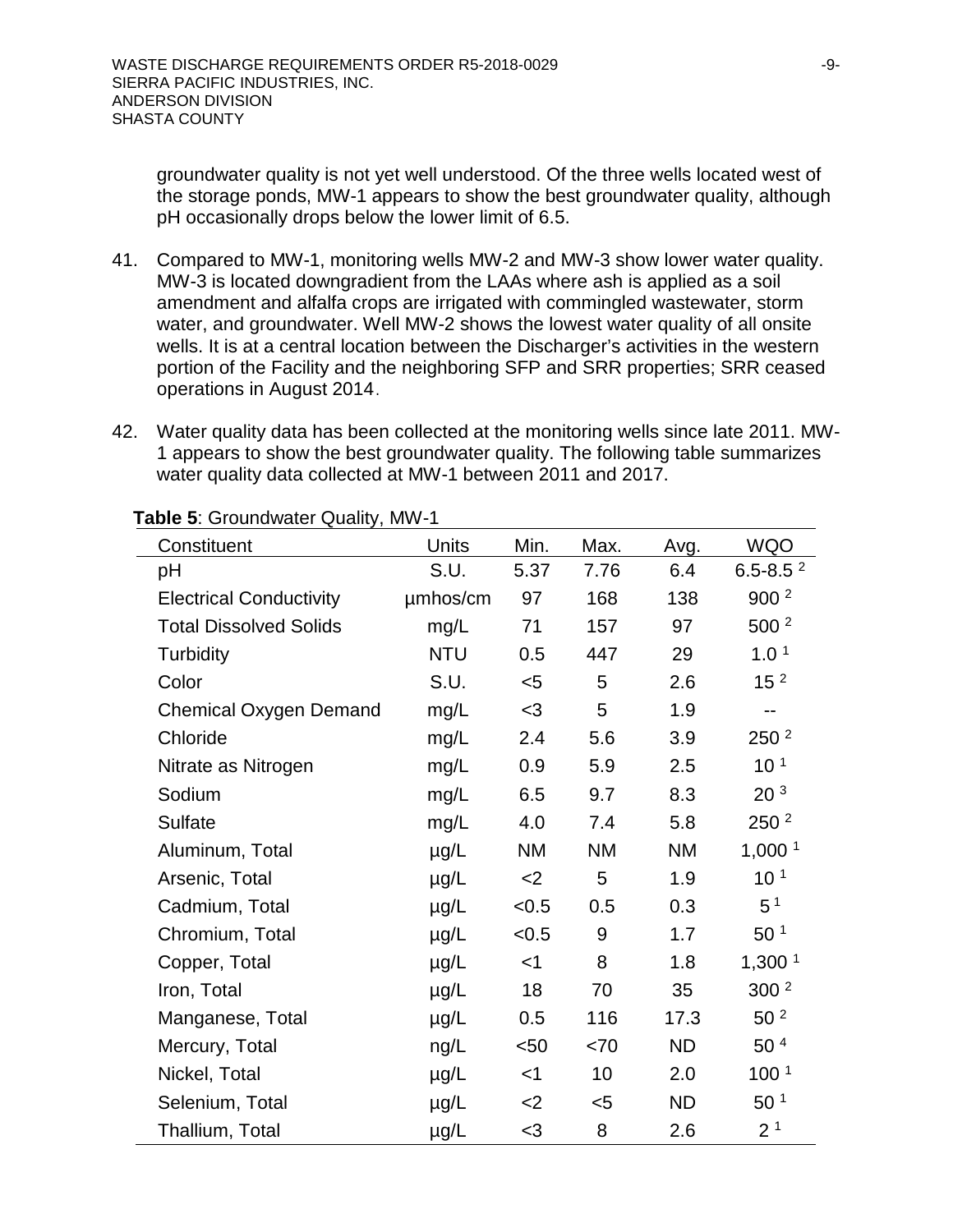| Zinc, Total |  |  | $\mu$ g/L <2 13 3.6 5,000 <sup>1</sup> |
|-------------|--|--|----------------------------------------|
|             |  |  |                                        |

S.U. = Standard units. NM = Not measured. ND = Not detected.

<sup>1</sup> California Primary Maximum Contaminant Level.

<sup>2</sup> California Secondary Maximum Contaminant Level.

<sup>3</sup> US EPA Health Advisory

4 California Toxics Rule Criteria (US EPA) Sources of Drinking Water.

43. Historically, downgradient monitoring wells included MW-4, MW-5, and MW-6. Wells MW-4 and MW-5 are located downgradient from Pond 4 and 3, respectively, and are located approximately 100 feet from the Sacramento River. Note that MW-4 is located within the 100-year floodplain, approximately 10 feet lower in elevation than Pond 4 and the Facility; MW-4 shows water levels and water quality most directly influenced by the Sacramento River.

Groundwater concentrations of Electrical Conductivity (EC), Chloride, Nitrate, Sulfate, Cadmium, Chromium, Copper, Mercury, Nickel, Selenium, and Zinc are below the water quality objectives (WQOs). However, concentrations of pH, Color, Total Dissolved Solids (TDS), Arsenic, Iron, Manganese, and Thallium occasionally do not meet WQOs.

Elevated TDS and metals concentrations may be a sign of groundwater degradation. However, metals concentrations have been historically reported as Total Recoverable concentrations which are not appropriate for comparison to WQOs. Dissolved phase concentrations of metals in groundwater are not available.

| Constituent                    | <b>Units</b> | Min.      | Max.      | Avg.  | <b>WQO</b>         |
|--------------------------------|--------------|-----------|-----------|-------|--------------------|
| pH                             | S.U.         | 6.4       | 7.5       | 6.9   | $6.5 - 8.52$       |
| <b>Electrical Conductivity</b> | umhos/cm     | 124       | 609       | 275   | 900 <sup>2</sup>   |
| <b>Total Dissolved Solids</b>  | mg/L         | 83        | 382       | 183   | 500 <sup>2</sup>   |
| <b>Chemical Oxygen Demand</b>  | mg/L         | $3$       | 37        | 12    | $-$                |
| Color                          | S.U.         | $5$       | 100       | 23    | 15 <sup>2</sup>    |
| Chloride                       | mg/L         | 2.7       | 15.4      | 6.4   | 250 <sup>2</sup>   |
| Nitrate as Nitrogen            | mg/L         | < 0.02    | 1.5       | 0.5   | 10 <sup>1</sup>    |
| Sodium                         | mg/L         | 7.6       | 18        | 12.8  | 20 <sup>3</sup>    |
| <b>Sulfate</b>                 | mg/L         | < 0.2     | 13        | 3.0   | 250                |
| Aluminum, Total                | $\mu$ g/L    | <b>NT</b> | <b>NT</b> | NT    | 1,000 <sup>1</sup> |
| Arsenic, Total                 | $\mu$ g/L    | $<$ 2     | 27        | 16.9  | 10 <sup>1</sup>    |
| Cadmium, Total                 | $\mu$ g/L    | < 0.5     | < 0.5     | < 0.5 | 5 <sup>1</sup>     |
| Chromium, Total                | $\mu$ g/L    | < 0.5     | 3         | 0.7   | 50 <sup>1</sup>    |

#### **Table 6**: Groundwater Quality: MW-4, MW-5, and MW-6 (2011-2017 data)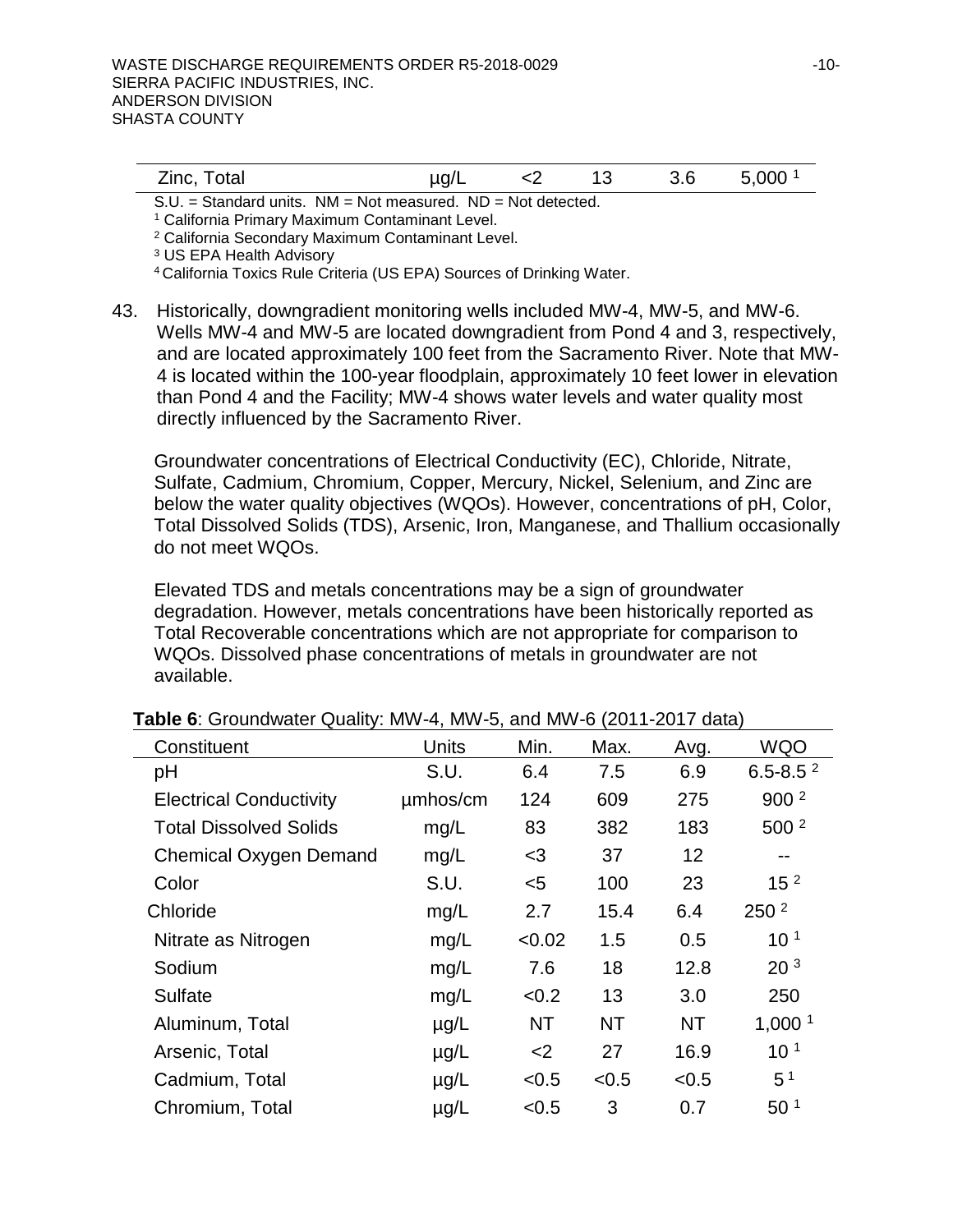| Copper, Total    | $\mu$ g/L | $<$ 1  | 2      | 0.8       | 1,300 <sup>1</sup> |
|------------------|-----------|--------|--------|-----------|--------------------|
| Iron, Total      | $\mu$ g/L | $20$   | 6,590  | 4880      | 300 <sup>2</sup>   |
| Manganese, Total | $\mu$ g/L | 0.5    | 4,150  | 2267      | 50 <sup>2</sup>    |
| Mercury, Total   | ng/L      | < 0.05 | < 0.07 | <b>ND</b> | 50 <sup>4</sup>    |
| Nickel, Total    | $\mu$ g/L | $<$ 1  | 4      | 1.0       | 100 <sup>1</sup>   |
| Selenium, Total  | $\mu$ g/L | $2$    | 5      | 2.2       | 50 <sup>1</sup>    |
| Thallium, Total  | $\mu$ g/L | $<$ 2  |        | 2.6       | 2 <sup>1</sup>     |
| Zinc, Total      | $\mu$ g/L | $2$    | 6      | 1.6       | 5,000 <sup>1</sup> |

S.U. = Standard units. NMT = Not tested. ND = Not detected.

<sup>1</sup> California Primary Maximum Contaminant Level.

<sup>2</sup> California Secondary Maximum Contaminant Level.

3 US EPA Health Advisory.

<sup>4</sup> California Toxics Rule Criteria (USEPA) Sources of Drinking Water.

44. The three Production Wells No. 1, 2A, and 4 with terminal depths of 225 feet, 305 feet, and 350 feet bgs, respectively, supply water for Facility operations. Production Well 2A is located immediately south of Pond 2 and Production Well 1 is approximately 1,200 feet southwest of Pond 2. Production Well 4 is located offsite by the Main Office building. Flow from these wells is metered, but historically water use has not been reported.

## **Basin Plan, Beneficial Uses, and Regulatory Considerations**

- 45. The *Water Quality Control Plan for the Sacramento River and San Joaquin River Basins, Fourth Edition, revised July 2016* (hereafter Basin Plan) designates beneficial uses, establishes WQOs, contains implementation plans and policies for protecting waters of the basin, and incorporates by reference plans and policies adopted by the State Water Board. Pursuant to California Water Code section 13263(a), waste discharge requirements must implement the Basin Plan.
- 46. Local drainage is to the Sacramento River. The beneficial uses of the Sacramento River (Shasta Dam to the Colusa Basin Drain), as stated in the Basin Plan, are municipal and domestic supply (MUN); agricultural irrigation and stock watering (AGR); industrial service supply (IND); hydropower generation (POW); water contact recreation (REC-1); non-contact water recreation (REC-2); warm and cold freshwater habitat (WARM, COLD); wildlife habitat (WILD); migration of aquatic organisms warm and cold (MIGR); warm and cold spawning (SPWN), and navigation (NAV).
- 47. The beneficial uses of underlying groundwater as set forth in the Basin Plan are municipal and domestic supply, agricultural supply, industrial service supply and industrial process supply.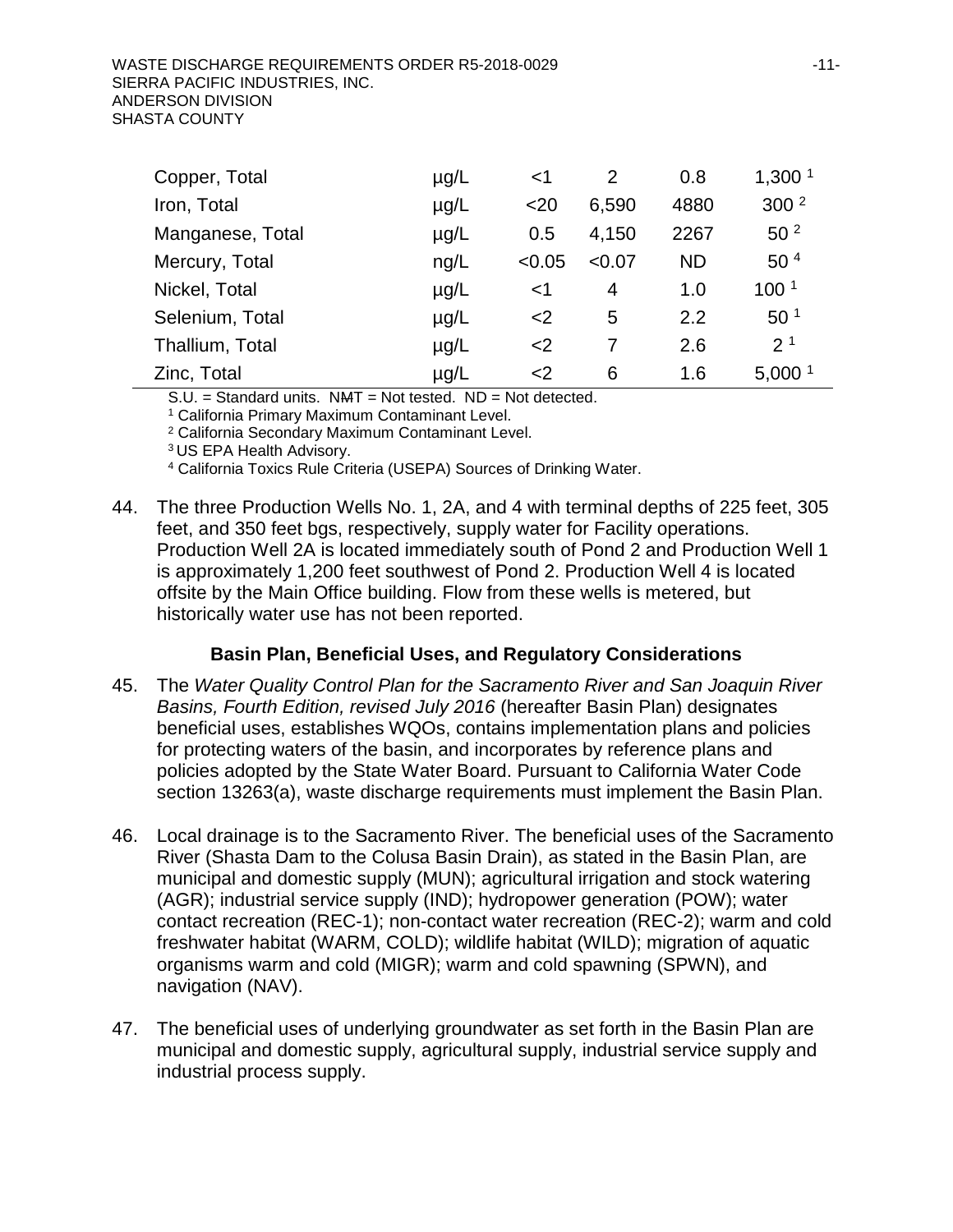- 48. The Basin Plan establishes narrative water quality objectives for chemical constituents, tastes and odors, and toxicity in groundwater. It also sets forth a numeric objective for total coliform organisms.
- 49. The Basin Plan's numeric water quality objective for bacteria requires that the most probable number (MPN) of coliform organisms over any seven-day period shall be less than 2.2 per 100 mL in municipal and domestic supply groundwater.
- 50. The Basin Plan's narrative WQOs for chemical constituents, at a minimum, require waters designated as domestic or municipal supply to meet the MCLs specified in Title 22 of the California Code of Regulations (hereafter Title 22). The Basin Plan recognizes that the Central Valley Water Board may apply limits more stringent than MCLs to ensure that waters do not contain chemical constituents in concentrations that adversely affect beneficial uses.
- 51. The narrative toxicity objective requires that groundwater be maintained free of toxic substances in concentrations that produce detrimental physiological responses in human, animal, plant, or aquatic life associated with designated beneficial uses.
- 52. Quantifying a narrative water quality objective requires a Facility-specific evaluation of those constituents that have the potential to impact water quality and beneficial uses. The Basin Plan states that when compliance with a narrative objective is required to protect specific beneficial uses, the Central Valley Water Board will, on a case-by-case basis, adopt numerical limitations in order to implement the narrative objective.
- 53. In the absence of specific numerical water quality limits, the Basin Plan methodology is to consider any relevant published criteria. General salt tolerance guidelines, such as *Water Quality for Agriculture* by Ayers and Westcot and similar references indicate that yield reductions in nearly all crops are not evident when irrigation water has an EC less than 700 μmhos/cm. There is, however, an eightto ten-fold range in salt tolerance for agricultural crops and the appropriate salinity values to protect agriculture in the Central Valley are considered on a case-bycase basis. It is possible to achieve full yield potential with waters having EC up to 3,000 umhos/cm if the proper leaching fraction is provided to maintain soil salinity within the tolerance of the crop.
- 54. The Central Valley Water Board is developing amendments to the Basin Plan to incorporate new strategies for addressing ongoing salt and nitrate accumulation in the waters and soils of the Central Valley. Strategies currently under consideration may:
	- a. Alter the way the Board calculates available assimilative capacity for nitrate, which could result in new or modified requirements for nitrate management;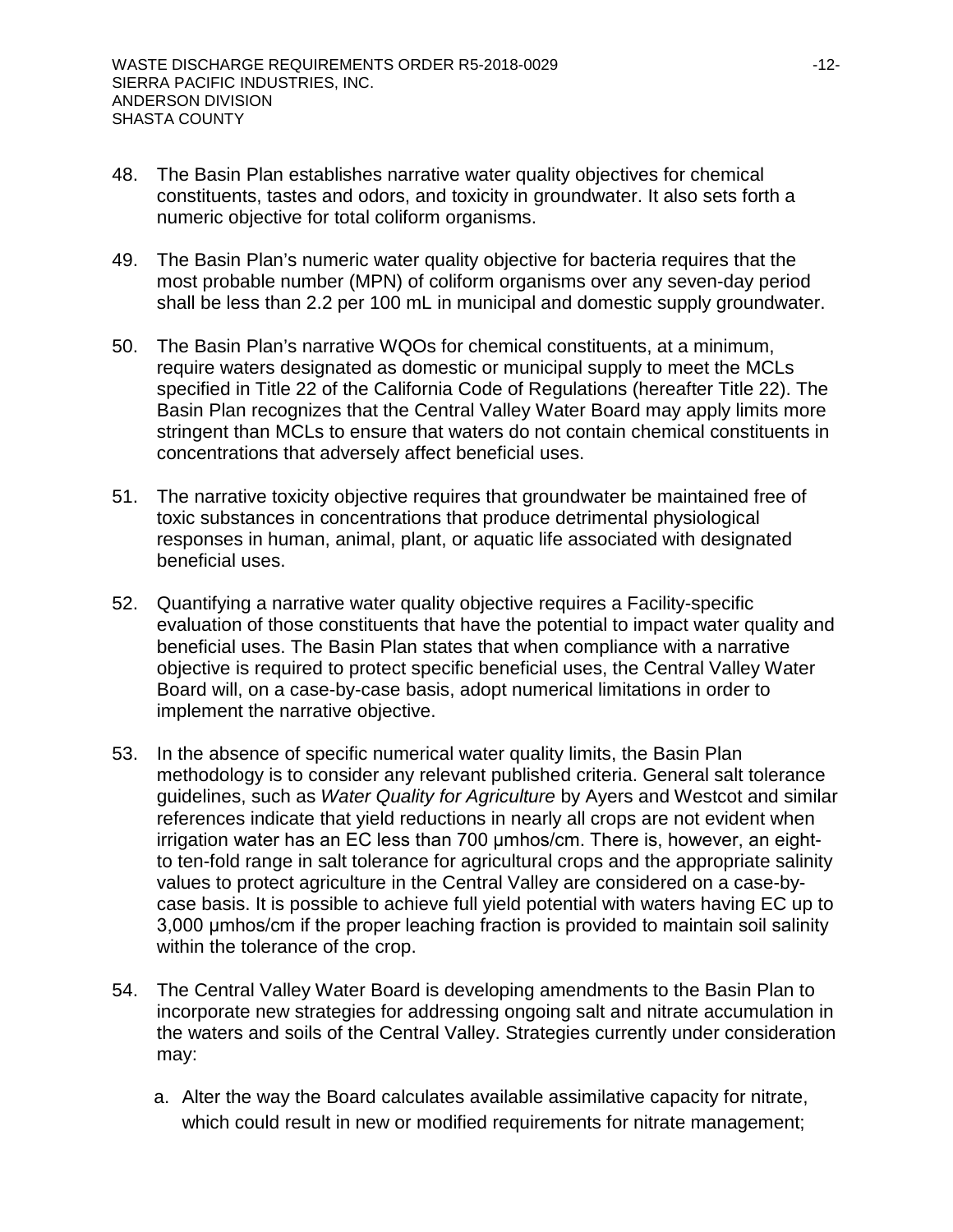- b. Require dischargers to implement actions identified under an interim salinity permitting approach; and/or
- c. Establish alternate compliance approaches that would allow dischargers to participate in efforts to provide drinking water to local communities in consideration for longer compliance time schedules.

Should the Board adopt amendments to the Basin Plan to effectuate such strategies, these waste discharge requirements may be amended or modified to incorporate any newly-applicable requirements.

55. The stakeholder-led Central Valley Salinity Alternatives for Long-Term Sustainability (CV-SALTS) initiative has been coordinating efforts to implement new salt and nitrate management strategies. The Board expects dischargers that may be affected by new salt and nitrate management policies to coordinate with the CV-SALTS initiative.

# **Antidegradation Analysis**

- 56. State Water Resources Control Board Resolution 68-16 ("Policy with Respect to Maintaining High Quality Waters of the State") (hereafter Resolution 68-16) prohibits degradation of groundwater unless it has been shown that:
	- a. The degradation is consistent with the maximum benefit to the people of the state.
	- b. The degradation will not unreasonably affect present and anticipated future beneficial uses.
	- c. The degradation does not result in water quality less than that prescribed in state and regional policies, including violation of one or more water quality objectives, and
	- d. The discharger employs best practicable treatment or control (BPTC) to minimize degradation.
- 57. Degradation of groundwater by some of the typical waste constituents associated with discharges from a sawmill and cogen plant, after effective source control, treatment, and control measures are implemented, is consistent with the maximum benefit to the people of the state. The Discharger's operation provides 294 jobs. Power generated at the Facility is a renewable energy source for the community. The economic prosperity of valley communities and associated industry is of maximum benefit to the people of the State, and provides sufficient justification for allowing the limited groundwater degradation that may occur pursuant to this Order.
- 58. The Discharger has been monitoring groundwater quality at the Facility since 2012. Based on the data available, it is not possible to determine pre-1968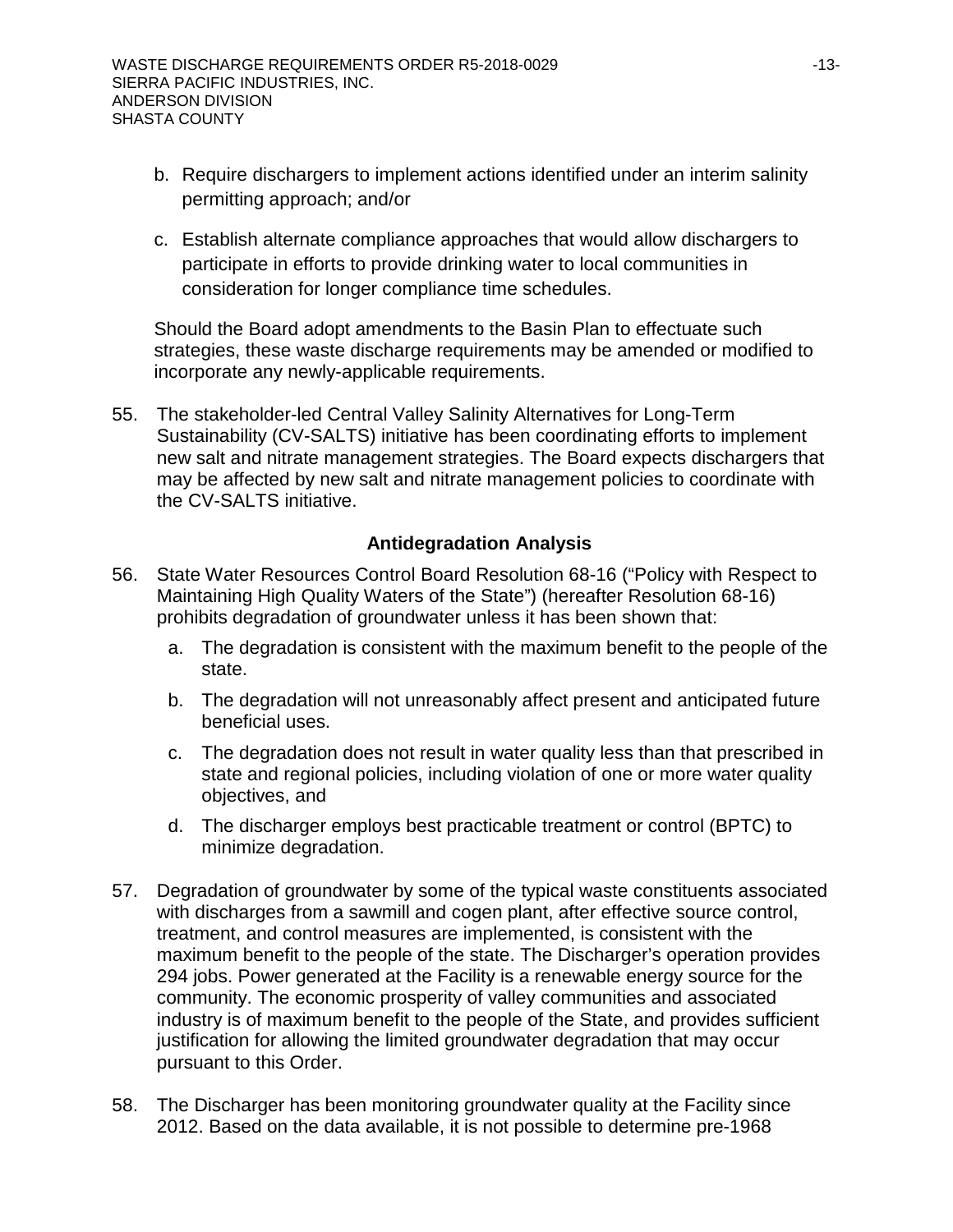shallow groundwater quality. Therefore, determination of compliance with Resolution 68-16 for this Facility must be based on background groundwater quality.

59. Constituents of concern that have the potential to degrade groundwater include metals (arsenic, chromium, iron, manganese, thallium) and salts (primarily TDS), as discussed below:

|                 | Average<br>Wastewater <sup>1</sup> | <b>Background</b><br>Groundwater <sup>2</sup> | <b>Downgradient</b><br>Groundwater <sup>3</sup> | <b>Potential</b><br><b>Water Quality</b><br><b>Objective</b> |
|-----------------|------------------------------------|-----------------------------------------------|-------------------------------------------------|--------------------------------------------------------------|
| TDS, mg/L       | 150                                | 100                                           | 183                                             | 450 4 to 1,500 7                                             |
| Arsenic, µg/L   | 1.6                                | 1.6                                           | 16.9                                            | $10^{5}$                                                     |
| Chromium, µg/L  | 1.2                                | 1.1                                           | 0.8                                             | 50 <sup>5</sup>                                              |
| Iron, $\mu$ g/L | 782                                | 102                                           | 4,880                                           | 300 <sup>6</sup>                                             |
| Manganese, µg/L | 77                                 | 12                                            | 2,267                                           | 50 <sup>6</sup>                                              |
| Mercury, µg/L   | 0.0028                             | <b>ND</b>                                     | <b>ND</b>                                       | 2 <sup>5</sup>                                               |
| Thallium, µg/L  | <b>ND</b>                          | 2.3                                           | 2.6                                             | 2 <sup>5</sup>                                               |

#### **Table 7: Antidegradation Summary**

<sup>1</sup> Average concentrations for Ponds 1, 3, and 4: 2012-2017.

<sup>2</sup> Average concentrations for background well MW-1 data collected from 2011-2017.

<sup>3</sup> Average concentrations for compliance wells MW-4, MW-5, and MW-6: 2011-2017.

<sup>4</sup> Lowest agricultural water quality goal.

<sup>5</sup> Primary Maximum Contaminant Level.

<sup>6</sup> Secondary Maximum Contaminant Level.

<sup>7</sup> Secondary Maximum Contaminant Level range.

ND = Not detected.

- 60. Current groundwater monitoring data indicate that Facility discharges may have caused (or contributed to) exceedances of WQOs. However, the current assessment is based on Total Recoverable Metals concentrations which are not sufficient to determine compliance with WQOs. This Order requires monitoring of dissolved phase concentrations.
- 61. This Order establishes that Facility discharges to groundwater will not unreasonably threaten present and anticipated beneficial uses or result in groundwater quality that exceeds WQOs as set forth in the Basin Plan.
- 62. The Discharger provides treatment and control of the discharge that incorporates storage/percolation ponds followed by seasonal irrigation of alfalfa. Operational best management practices used on the irrigation fields include usage of water application rates that minimize leaching/percolation and incorporation of land application area rest cycles.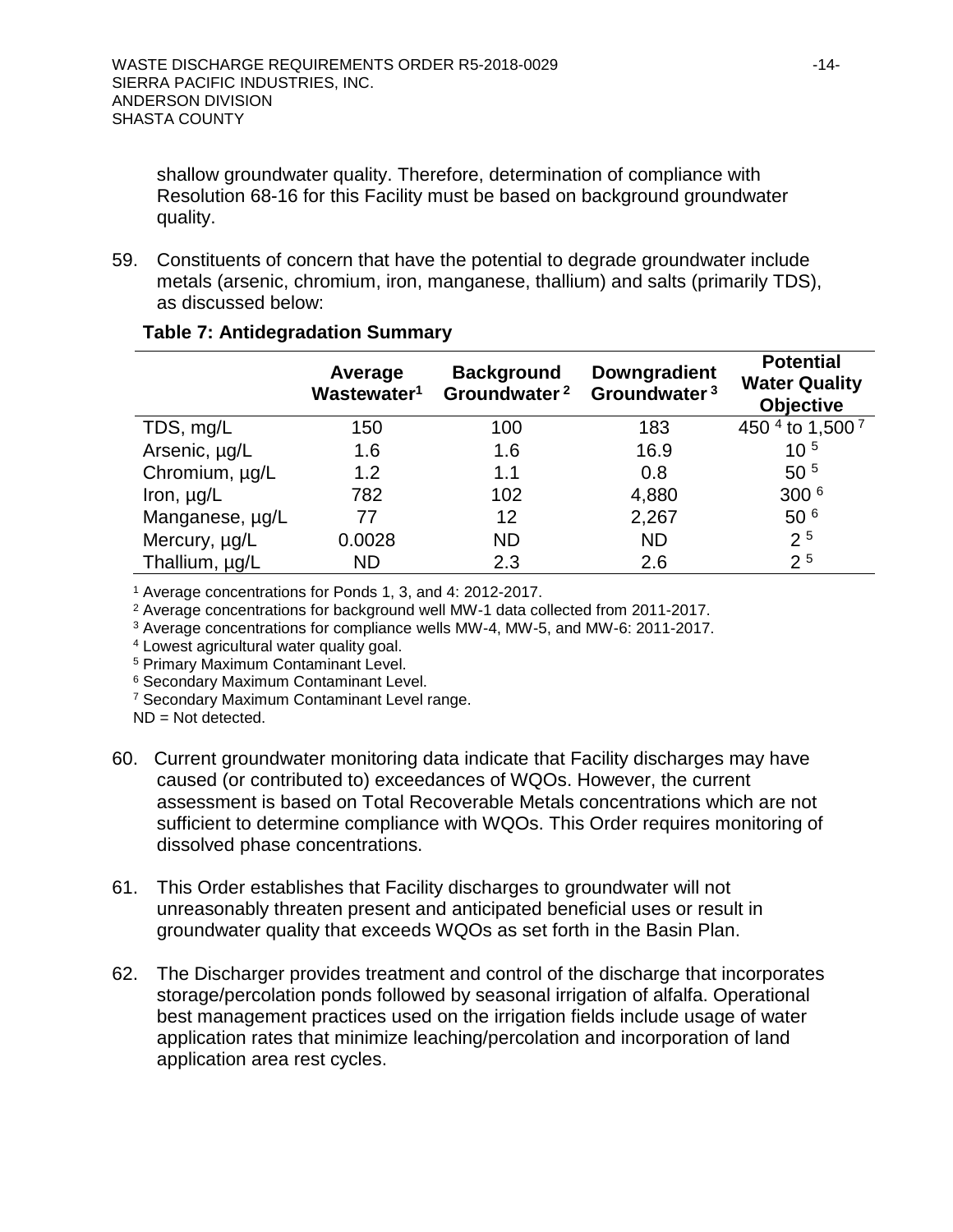### **Other Regulatory Considerations**

- 63. In compliance with Water Code section 106.3, it is the policy of the State of California that every human being has the right to safe, clean, affordable, and accessible water adequate for human consumption, cooking, and sanitary purposes. This order promotes that policy by requiring discharges to meet maximum contaminant levels designed to protect human health and ensure that water is safe for domestic use.
- 64. Based on the threat and complexity of the discharge, the Facility is determined to be classified as 2B as defined below:
	- a. Category 2 threat to water quality: "Those discharges of waste that could impair the designated beneficial uses of the receiving water, cause short-term violations of WQOs, cause secondary drinking water standards to be violated, or cause a nuisance."
	- b. Category B complexity, defined as: "Any discharger not included [as Category A] that has physical, chemical, or biological treatment systems (except for septic systems with subsurface disposal) or any Class 2 or Class 3 waste management units."
- 65. Title 27 of the California Code of Regulations (hereafter Title 27) contains regulatory requirements for the treatment, storage, processing, and disposal of solid waste. However, Title 27 exempts certain activities from its provisions. Discharges regulated by this Order are exempt from Title 27 pursuant to provisions that exempt domestic sewage, wastewater, nonhazardous solid wastes, and reuse. Title 27, section 20090 states in part:

The following activities shall be exempt from the SWRCB-promulgated provisions of this subdivision, so long as the activity meets, and continues to meet, all preconditions listed:

(a) Wastewater - Discharges of wastewater to land, including but not limited to evaporation ponds, percolation ponds, or LAAs if the following conditions are met:

- (1) the applicable RWQCB has issued WDRs, reclamation requirements, or waived such issuance;
- (2) the discharge is in compliance with the applicable water quality control plan; and
- (3) the wastewater does not need to be managed according to Chapter 11, Division 4.5, Title 22 of this code as a hazardous waste.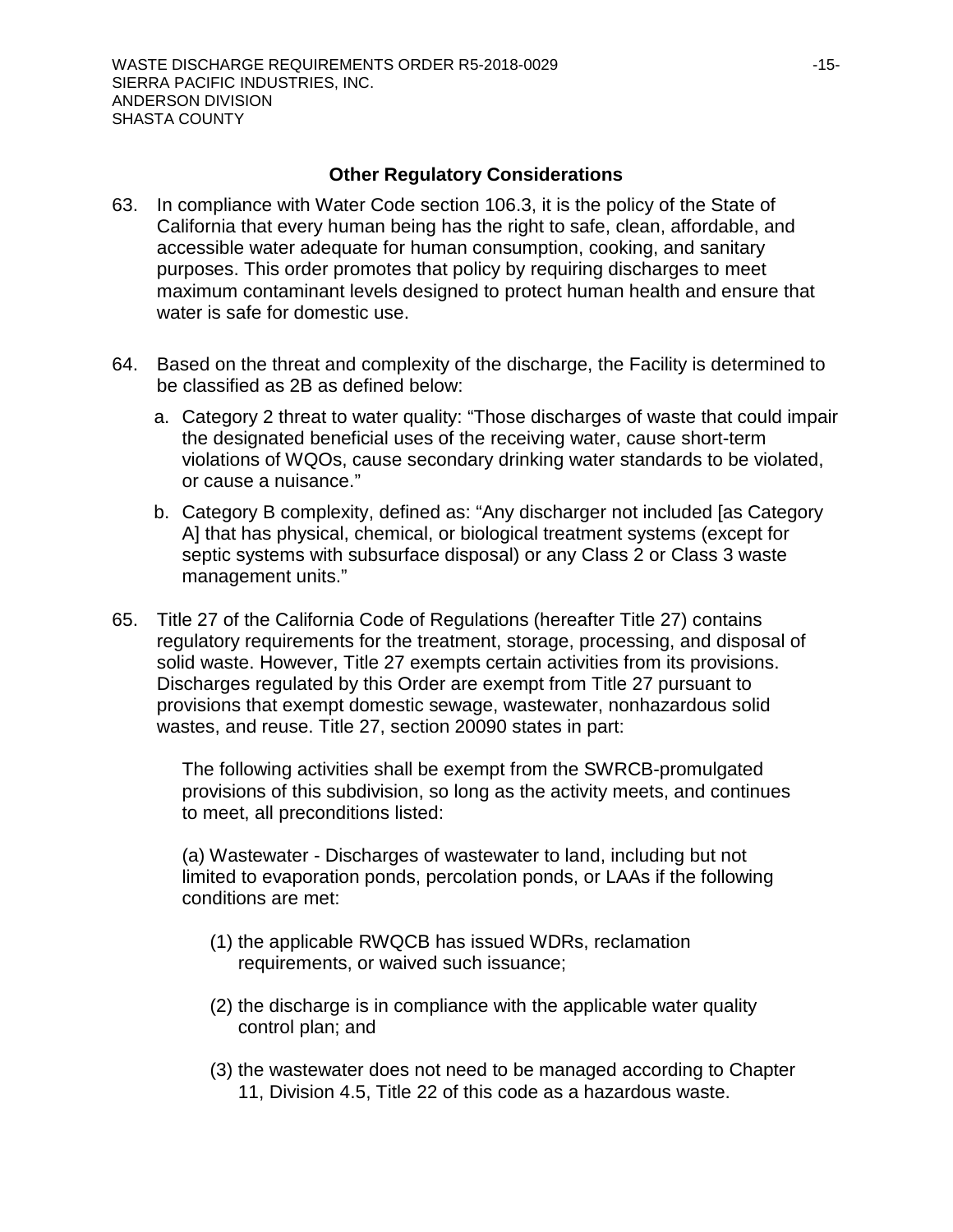(b) Soil Amendments - Use of nonhazardous decomposable waste as a soil amendment pursuant to applicable best management practices, provided that RWQCBs may issue waste discharge or reclamation requirements for such use.

- 66. Wood Ash. Pursuant to state and federal regulations, wood ash, classified as nonhazardous solid waste, may be beneficially reused as an agricultural soil amendment or other appropriate use. This order does not authorize storage, transportation, or disposal of ash or other wastes characterized as hazardous wastes. Appropriate separate regulatory coverage must be secured for such activities.
- 67. The discharge authorized herein, and the treatment and storage facilities associated with the discharge, are exempt from the requirements of Title 27. The current unlined wastewater ponds and LAAs are exempt pursuant to Title 27, section 20090(b) because they are discharges of wastewater to land and:
	- a. The Central Valley Water Board is issuing WDRs;
	- b. This Order prescribes requirements that will ensure compliance with the Basin Plan; and
	- c. The wastewater discharged to the LAAs does not need to be managed as hazardous waste.
- 68. Although the discharge is exempt from Title 27, the statistical data analysis methods of Title 27, section 20415(e) are appropriate for determining whether the discharge complies with Groundwater Limitations specified in this Order.
- 69. Industrial storm water discharges were previously covered under WDRs OrderR5-2011-0090 (NPDES Order CA82066). That Order is being rescinded, therefore the Discharger must apply for coverage under the State Water Board's General Permit for Storm Water Discharges Associated with Industrial Activities, Order NPDES CAS000001.
- 70. Water Code section 13267(b)(1) states:

In conducting an investigation specified in subdivision (a), the regional board may require that any person who has discharged, discharges, or is suspected of having discharged or discharging, or who proposes to discharge waste within its region … shall furnish, under penalty of perjury, technical or monitoring program reports which the board requires. The burden, including costs of these reports, shall bear a reasonable relationship to the need for the reports and the benefits to be obtained from the reports. In requiring those reports, the regional board shall provide the person with a written explanation with regard to the need for the reports, and shall identify the evidence that supports requiring that person to provide the reports.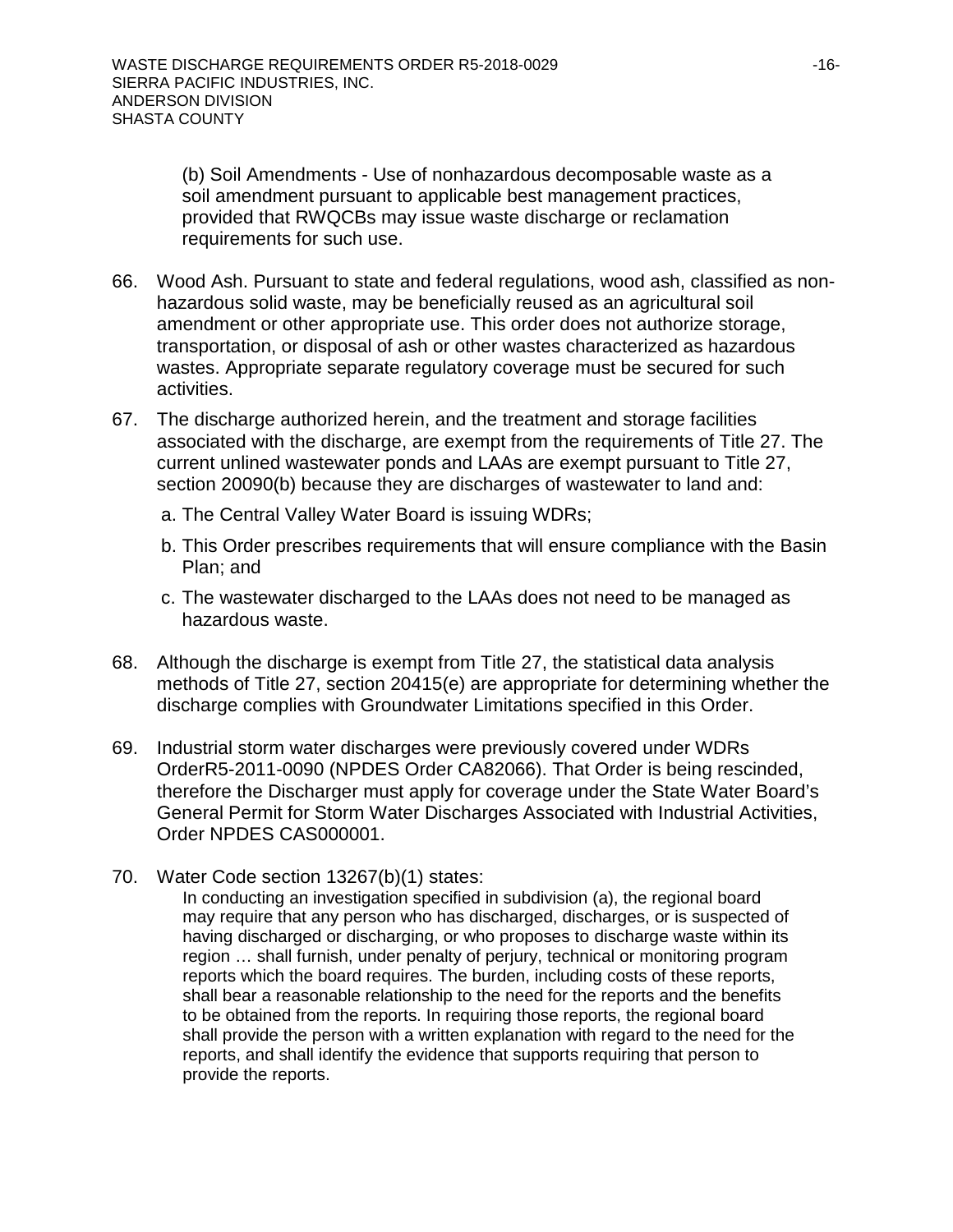The technical reports required by this Order and the attached Monitoring and Reporting Program R5-2018-0029 (MRP) are necessary to ensure compliance with these waste discharge requirements. The Discharger owns and operates the Facility that discharges waste subject to this Order.

- 71. The California Department of Water Resources sets standards for the construction and destruction of groundwater wells (hereafter DWR Well Standards), as described in *California Well Standards Bulletin 74-90* (June 1991) and *Water Well Standards: State of California Bulletin 74-81* (December 1981). These standards, and any more stringent standards adopted by the state or county pursuant to Water Code section 13801, apply to all monitoring wells used to monitor the impacts of wastewater storage or disposal governed by this Order.
- 72. The action to adopt waste discharge requirements for this existing Facility is exempt from the provisions of the California Environmental Quality Act (CEQA), in accordance with the California Code of Regulations, title 14, section 15301.
- 73. On 14 June 2012 Shasta County Planning Division certified a Final Environmental Impact Report (EIR) in accordance with the CEQA (Pub. Resources Code, § 21000 et seq.) for SPI's plans to upgrade the cogen power plant. The EIR analyzed impacts associated with expanding cogen operations up to 31 MW per year. On 17 July 2012 Shasta Planning Commission approved Conditional Use Permit 07-021.
- 74. On 12 November 2015 Shasta County Planning Division approved Use Permit Amendment 07-021A to allow land application of wood ash as a soil amendment on the fields according to the guidelines provided in the Discharger's 2015 Ash Management Plan.
- 75. On 29 August 2017, Use Permit Minor Modification 07-021A (UPMM) was issued by the Shasta County Planning Commission to include agricultural uses and existing improvements on APN 050-100-015. Existing improvements include agricultural fields, an irrigation system, an agricultural ash stockpile and a retention pond that receives commingled storm water and wastewater discharged from the lumber manufacturing Facility and cogen power plant located on APNs 050-110-023, 050-110-038, and 050-110-039.
- 76. The UPMM included a determination that use of commingled storm water and wastewater from Pond 4 (Retention Pond) to irrigate agricultural fields on APN 050-100-015 would be regulated under the Central Valley Water Board's WDRs and would not require further CEQA analysis. Compliance with this Order will mitigate or avoid significant impacts to water quality.
- 77. Pursuant to Water Code section 13263(g), discharge is a privilege, not a right, and adoption of this Order does not create a vested right to continue the discharge.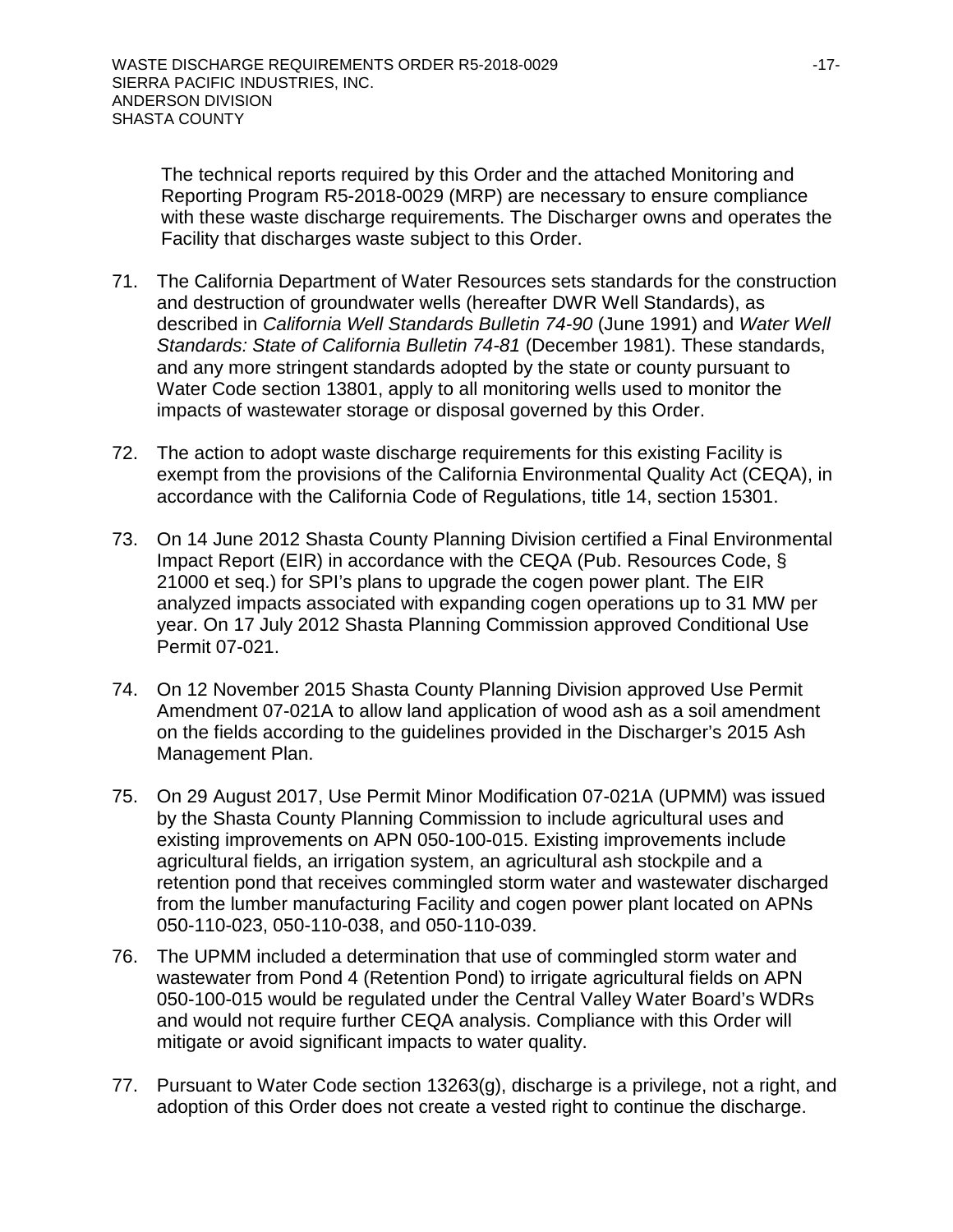78. The California Health and Safety Code (Ca H&S Code) establishes requirements for the management of water ponds necessary for the control of mosquitos and other disease vectors. The Shasta County Mosquito and Vector Control District (District) has jurisdiction and enforcement responsibility pursuant to the Ca H&S Code. The Discharger has entered into a memorandum of understanding with the District for specific mosquito abatement practices that achieve compliance with the Ca H&S Code.

# **Public Notice**

- 79. All the above and the supplemental information and details in the attached Information Sheet, which is incorporated by reference herein, were considered in establishing the following conditions of discharge.
- 80. The Discharger and interested agencies and persons have been notified of the Central Valley Water Board's intent to prescribe waste discharge requirements for this discharge, and they have been provided an opportunity to submit written comments and an opportunity for a public hearing.
- 81. All comments pertaining to the discharge were heard and considered in a public hearing.

**IT IS HEREBY ORDERED** that pursuant to Water Code sections 13263 and 13267, the Discharger, its agents, successors, and assigns, in order to meet the provisions contained in Division 7 of the Water Code and regulations adopted hereunder, shall comply with the following:

## **A. Discharge Prohibitions**

- 1. Discharge of wastes to surface waters or surface water drainage courses is prohibited.
- 2. Discharge of waste classified as 'hazardous', as defined in the California Code of Regulations, title 22, section 66261.1 et seq., is prohibited.
- 3. Discharge of waste classified as 'designated', as defined in CWC Section 13173, in a manner that causes violation of groundwater limitations, is prohibited.
- 4. Bypass around, or overflow from, the wastewater treatment pond(s) is prohibited, except as allowed by Standard Provision E.2 of the *Standard Provisions and Reporting Requirements for Waste Discharge Requirements*.
- 5. Discharge of wastewater or commingled storm water to any location other than the designated ponds, Facility surfaces requiring dust suppression, or the LAAs described in the Findings is prohibited.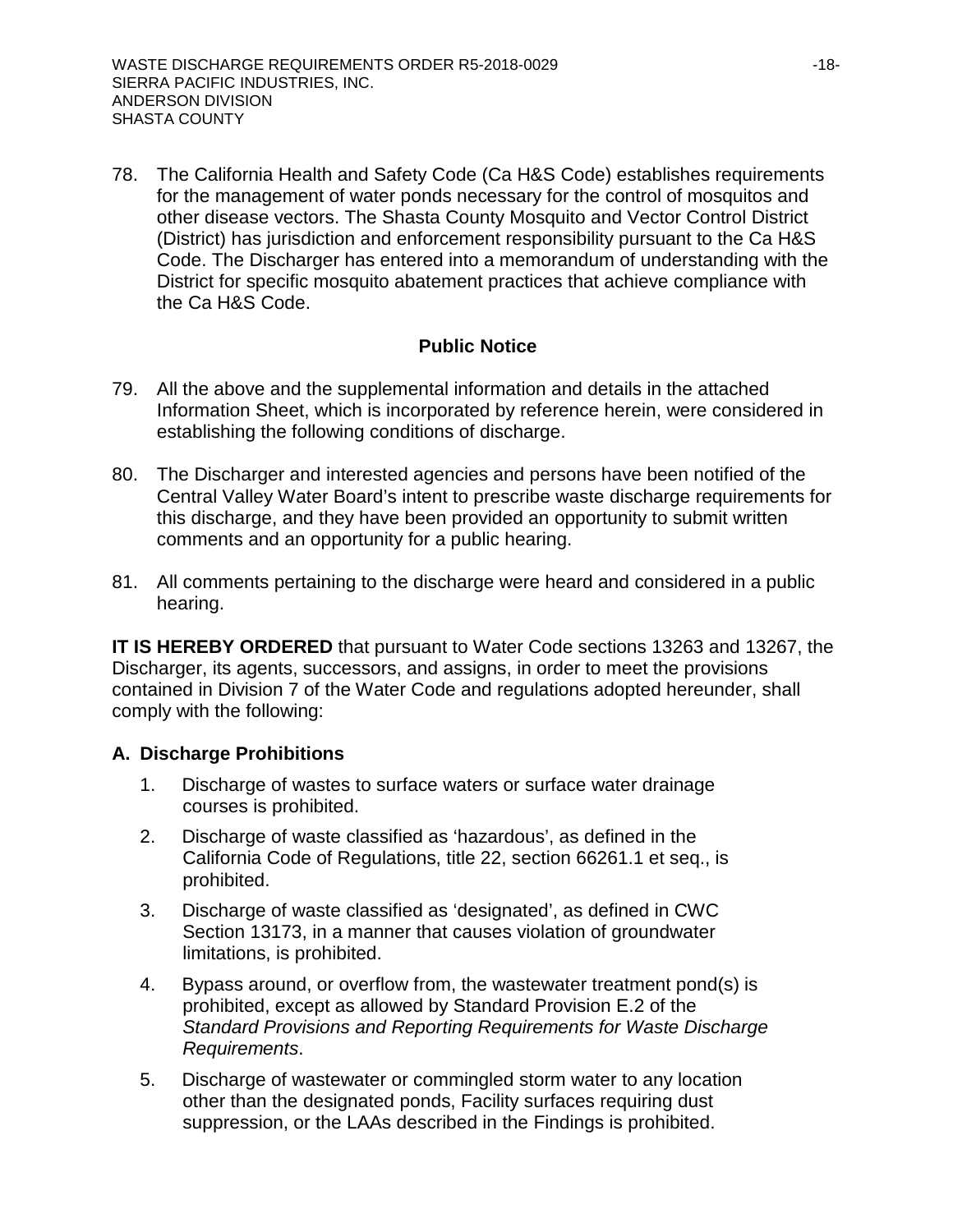6. Discharge of toxic substances into wastewater ponds or LAAs such that biological treatment mechanisms are disrupted is prohibited.

### **B. Flow Limitations**

1. Effective immediately, cogen power plant discharges to the storage ponds shall not exceed the following limits:

| <b>Flow Measurement</b> | <b>Flow Limit</b> |
|-------------------------|-------------------|
| Total Annual Flow 1     | 86 MG             |
|                         |                   |

 $1$  As determined by the total cogen discharge for the calendar year.

## **C. Discharge Specifications**

- 1. No waste constituent shall be released, discharged, or placed where it will cause a violation of the Groundwater Limitations of this Order.
- 2. Wastewater treatment, storage, and disposal shall not cause pollution or a nuisance as defined by Water Code section 13050.
- 3. The discharge shall remain within the permitted ponds and LAAs at all times.
- 4. All conveyance, treatment, storage, and disposal systems shall be designed, constructed, operated, and maintained to prevent inundation or washout due to floods with a 100-year return frequency.
- 5. The Discharger shall design, construct, operate, and maintain all ponds sufficiently to protect the integrity of containment dams and berms and prevent overtopping and/or structural failure. The operating freeboard in Ponds 3 and 4 shall never be less than two feet (measured vertically from the lowest possible point of overflow) unless an engineer's evaluation and certification are provided to show a lesser freeboard requirement is sufficient to provide containment. As a means of management and to discern compliance with this requirement, the Discharger shall install and maintain in each pond a permanent staff gauge with calibration marks that clearly show the water level at design capacity and enable determination of available operational freeboard.
- 6. Wastewater storage and disposal ponds shall have sufficient capacity to accommodate allowable wastewater flow, design seasonal precipitation, and ancillary inflow and infiltration during the winter while ensuring continuous compliance with all requirements of this Order. Design seasonal precipitation shall be based on total annual precipitation using a return period of 100 years, distributed monthly in accordance with historical rainfall patterns.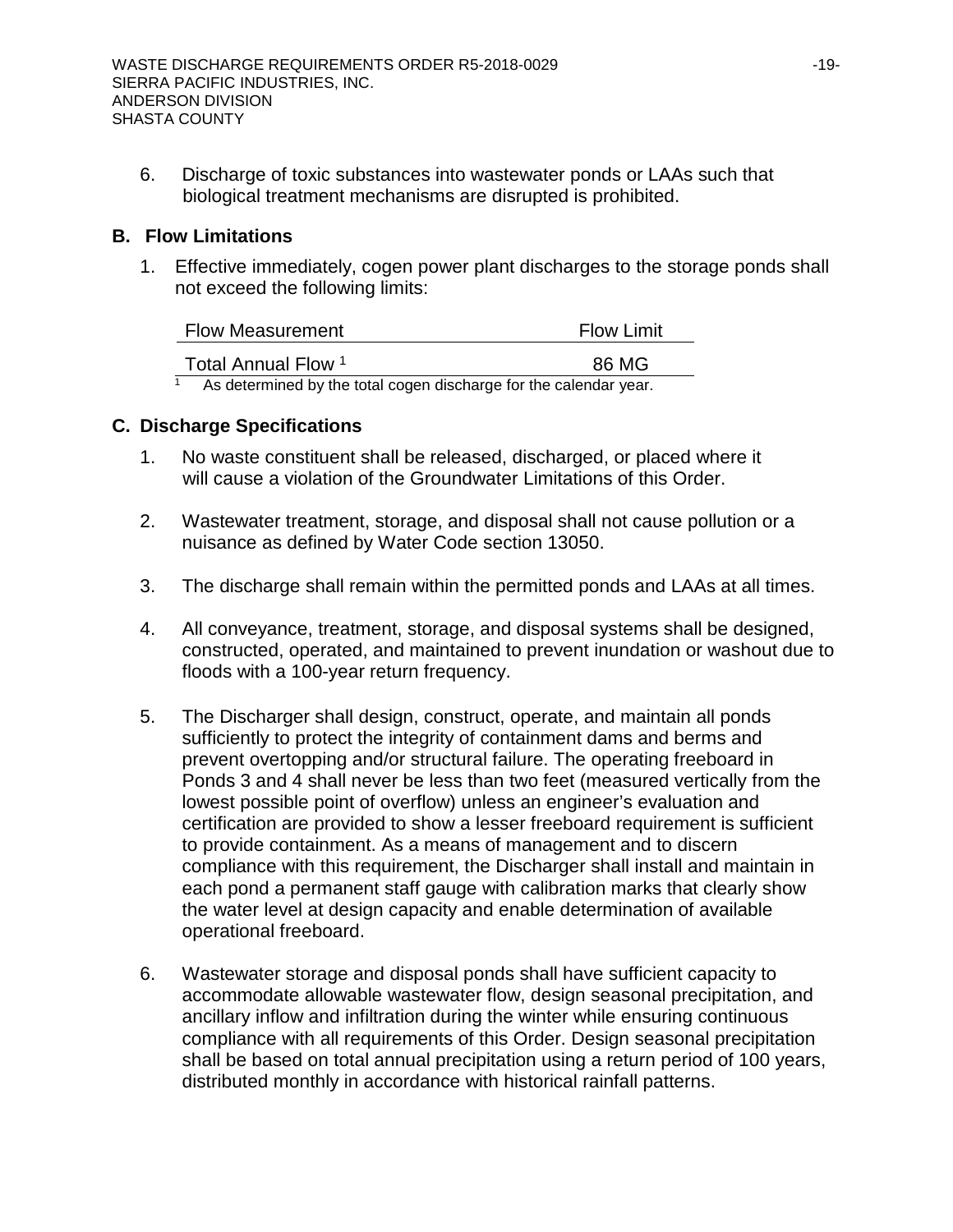- 7. On or about **1 October** of each year, available capacity shall at least equal the volume necessary to comply with Discharge Specifications C.6 and C.7.
- 8. All ponds and open containment structures shall be managed to prevent breeding of mosquitoes. The Discharger has a memorandum of understanding with Shasta County Mosquito Vector and Control to maintain best management practices to control vector populations.
- 9. Newly constructed or rehabilitated berms or levees (excluding internal berms that separate ponds or control the flow of water within a pond) shall be designed and constructed under the supervision of a California Registered Civil Engineer if they contain wastewater or commingled wastewater and storm water, or are otherwise legally required to be so designed and constructed.
- 10. Existing berms in need of emergency repairs are not subject to the certification requirement by a Registered Civil Engineer. Emergency measures are considered to be temporary and may trigger a more detailed evaluation of longterm infrastructure needs and required additional certification.
- 11. Wastewater contained in any unlined pond shall not have a pH less than 6.0 or greater than 9.0.
- 12. The Discharger shall monitor sludge accumulation in the wastewater ponds at least every five years beginning in 2018, and shall periodically remove sludge as necessary to maintain adequate storage capacity.
- 13. Wastewater used for on-site dust control or crop irrigation shall be used in a manner that will not cause discharge of eroded sediment in storm water runoff to areas not controlled by the Discharger.
- 14. No waste discharge shall occur within the 100-year floodplain, with the exception of areas where documented engineering measures are in place to mitigate for potential flooding conditions. The Discharger has provided a 2011 flood insurance survey which documents that the service road along the Facility's eastern boundary is at least one foot above the 100-year floodplain. See Finding 25.

## **D. Groundwater Limitations**

Release of waste constituents from any portion of the Facility shall not cause groundwater to:

1. Contain constituents in concentrations that exceed either the Primary or Secondary MCLs established in Title 22 of the California Code of Regulations.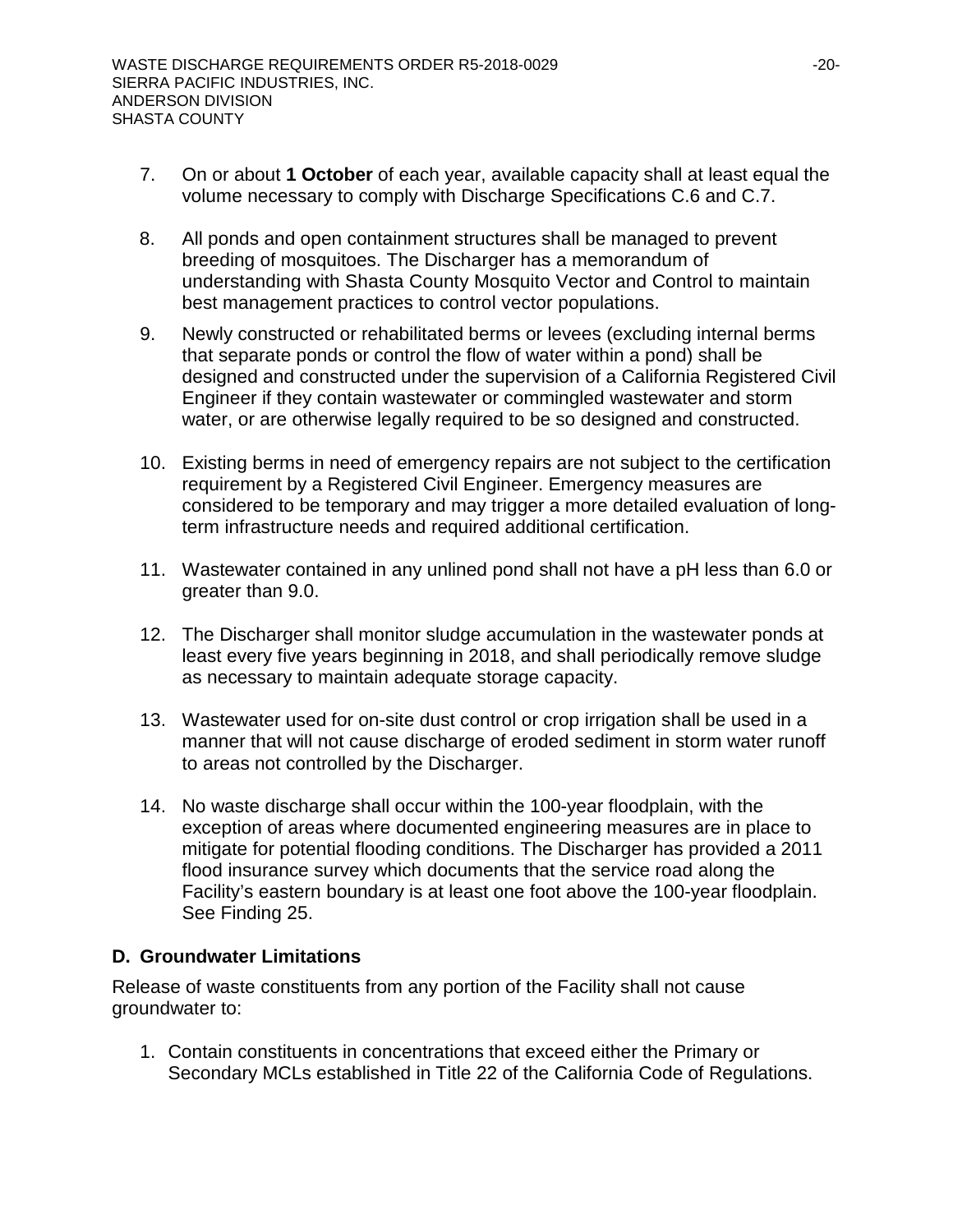2. Contain taste or odor-producing constituents, toxic substances, or any other constituents in concentrations that cause nuisance or adversely affect beneficial uses.

# **Land Application Area Specifications**

- 1. Crops shall be grown in the LAAs where ash has been applied as a soil amendment.
- 2. Land application of wastewater shall be managed to minimize erosion.
- 3. The LAAs shall be managed to prevent breeding of mosquitoes or other vectors.
- 4. LAAs shall be inspected periodically to determine compliance with the requirements of this Order. If an inspection reveals noncompliance or threat of noncompliance with this Order, the Discharger shall temporarily stop wastewater application immediately and implement corrective actions to ensure compliance with this Order.
- 5. Spray irrigation with wastewater is prohibited when wind drift offsite occurs.
- 6. Any irrigation runoff (tailwater) shall be confined to the LAAs or returned to Pond 4 (Retention Pond) and shall not enter any surface water drainage course or storm water drainage system.
- 7. Discharge of storm water runoff from the LAAs to off-site land or surface water drainage courses is prohibited.
- 8. All storm water runoff from the LAAs shall be captured and recycled for irrigation or allowed to percolate within the LAAs.

# **E. Solids Disposal Specifications**

Sludge, as used in this document, means the solid, semisolid, and liquid organic matter removed from wastewater treatment, settling, and storage ponds. Solids as used in this document mean non-hazardous wood fly ash and bottom ash waste materials that is a result of the combustion of biomass material and other solid inorganic matter removed by screens and pond sediment removal.

- 1. Sludge and solid waste shall be removed from screens, sumps, staging areas and ponds as needed to ensure optimal operation and adequate storage capacity.
- 2. Any handling and storage of sludge and solid waste shall be controlled and contained in a manner that minimizes leachate formation and precludes infiltration of waste constituents into soils in a mass or concentration that will violate the groundwater limitations of this Order.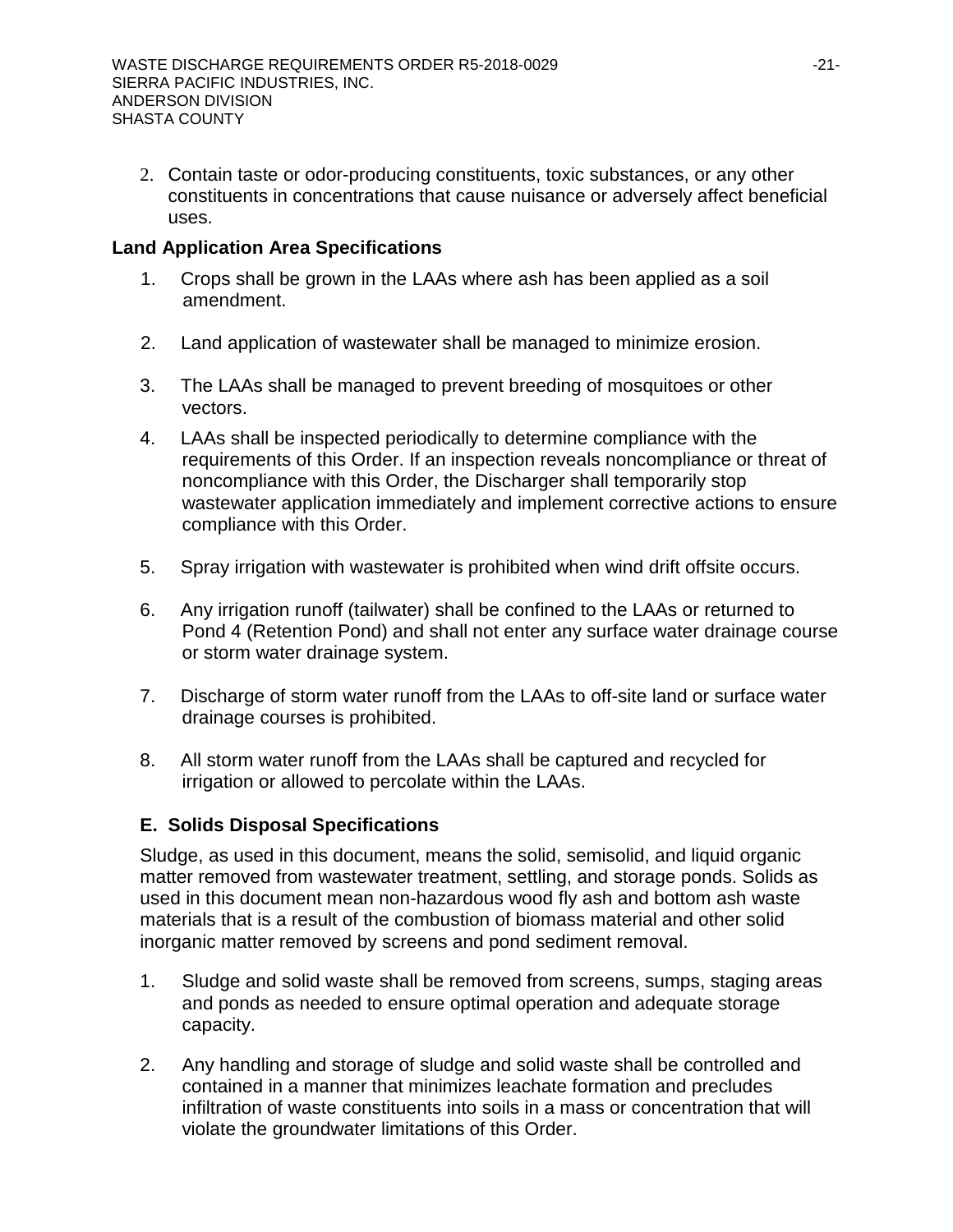- 3. If removed from the Facility, sludge and solid wastes shall be disposed of in a manner approved by the Executive Officer and consistent with Title 27, division 2, and in accordance with an approved Ash Management and Disposal Plan. Removal for reuse as a soil amendment, or land disposal at facilities (i.e., landfills, composting facilities, soil amendment sites operated in accordance with valid WDRs issued by a Regional Water Board) will satisfy this specification.
- 4. Any proposed change in solids use or disposal practice shall be reported in writing to the Executive Officer at least 90 days in advance of the change.

# **F. Provisions**

1. The following reports shall be submitted pursuant to CWC section 13267 and shall be prepared as described in Provision G.5:

### Flow Meters

a. By **1 September 2018,** the Discharger shall install flow meters as necessary to monitor the amount of source water used for cogen and sawmill activities which generate wastewater. Office water use for the industrial facility does not require separate metering for the purposes of this Order.

## Well Installation Work Plan

b. By **1 September 2018**, the Discharger shall submit a *Groundwater Monitoring Well lnstallation Work Plan* that proposes at least one additional monitoring well for adequate monitoring upgradient of the LAAs located north of the Facility. If installation of one or more such wells is feasible, the new wells shall be included in the *Well Installation Work Plan*. The plan shall be prepared in accordance with, and include the items listed in the first section of Attachment D: "Requirements for Monitoring Well Installation Work Plans and Groundwater Sampling and Analysis Plan", which is attached hereto and made part of this Order by reference. The groundwater monitoring well(s) shall be designed to yield samples representative of the uppermost portion of the first aquifer.

## Well Installation Report

c. By **3 months** following Central Valley Water Board approval of the Groundwater Monitoring Well Installation Work Plan, the Discharger shall submit a *Groundwater Monitoring Well Installation Report* for any new groundwater monitoring wells constructed to comply with Provision G.1.b. The report shall be prepared in accordance with, and including the items listed in the second section of Attachment D: "Monitoring Well Installation Report," which is attached hereto and made part of this Order by reference. The report shall describe the installation and development of all new monitoring wells, and explain any deviation from the approved work plan.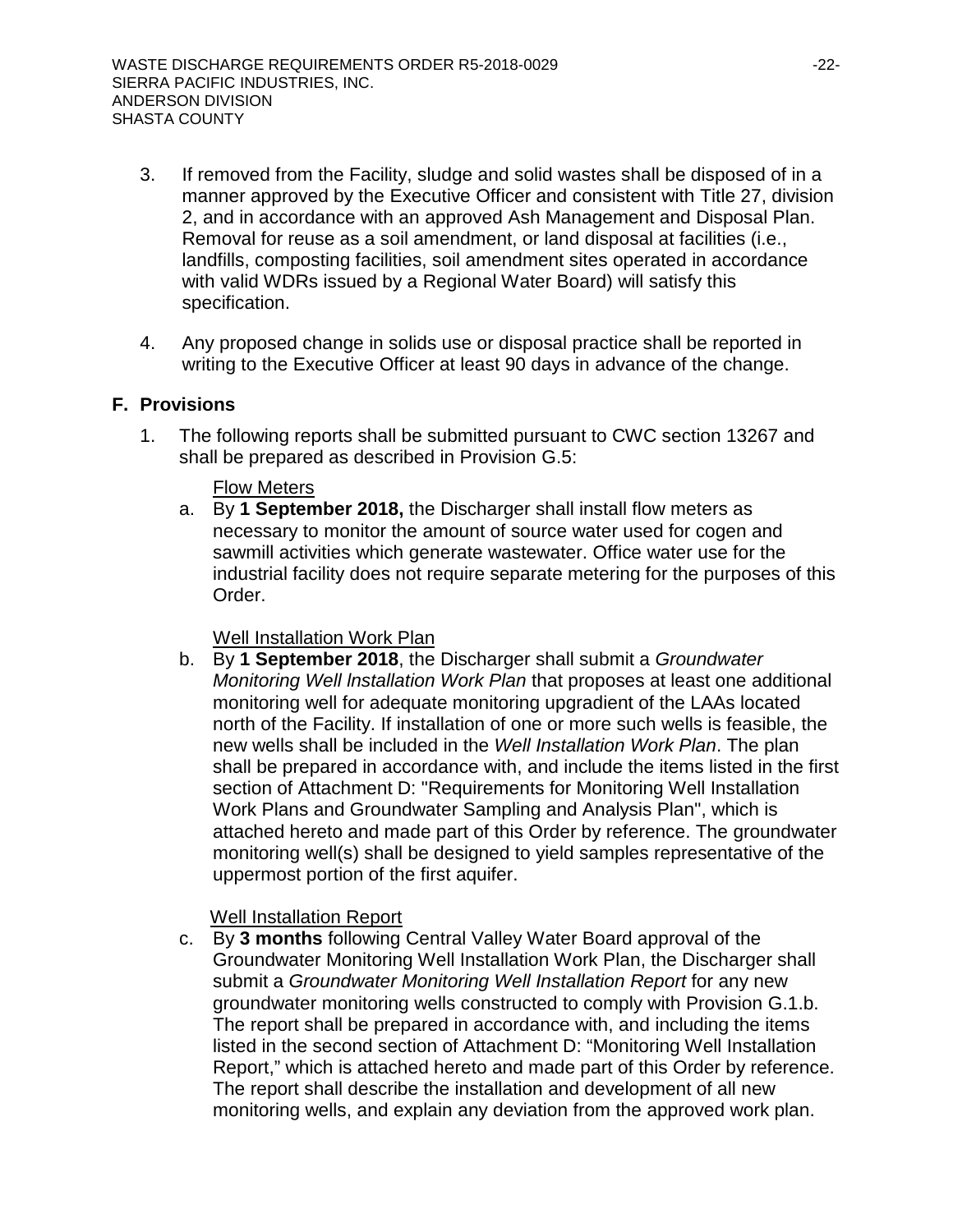Background Groundwater Quality Report

- d. By **1 June 2021**, the Discharger shall submit a Background Groundwater Quality Report to summarize groundwater data collected under Monitoring and Reporting Program R5-2018-0029 (MRP) and provide a comprehensive evaluation of background groundwater quality for the Facility. For each groundwater monitoring parameter/constituent identified in the MRP, the report shall present a summary of monitoring data and calculation of the concentration in background monitoring wells. Determination of background water quality shall be made using Facilityspecific information and appropriate statistical methods as defined in Finding 63 of this Order. The report shall explain and justify the selection of the appropriate statistical methods and incorporate dissolved metals concentrations and increased cogen discharge rates to the calculations provided in the May 2013 Title 27 Exemption Analysis & Antidegradation Analysis Updates and Groundwater Limitations Update for Expansion of the Cogeneration Plant.
- 2. A discharger whose wastewater flow (cogen plant discharge), has been increasing, or is projected to increase, shall estimate when flows will reach hydraulic and treatment capacities of its treatment, collection, and disposal facilities. The projections shall be made in January, based on the last three years' average dry weather flows, peak wet weather flows and total annual flows, as appropriate. When any projection shows that capacity of any part of the facilities may be exceeded in four years, the discharger shall notify the Central Valley Water Board by **31 January**.
- 3. In accordance with California Business and Professions Code sections 6735, 7835, and 7835.1, engineering and geologic evaluations and judgments shall be performed by or under the direction of registered professionals competent and proficient in the fields pertinent to the required activities. All technical reports specified herein that contain workplans for investigations and studies, that describe the conduct of investigations and studies, or that contain technical conclusions and recommendations concerning engineering and geology shall be prepared by or under the direction of appropriately qualified professional(s), even if not explicitly stated. Each technical report submitted by the Discharger shall bear the professional's signature and stamp.
- 4. The Discharger shall submit the technical reports and work plans required by this Order for consideration by the Executive Officer, and incorporate comments the Executive Officer may have in a timely manner, as appropriate. Unless expressly stated otherwise in this Order, the Discharger shall proceed with all work required by the foregoing provisions by the due dates specified.
- 5. The Discharger shall comply with MRP R5-2018-0029, which is part of this Order, and any revisions thereto as ordered by the Executive Officer. The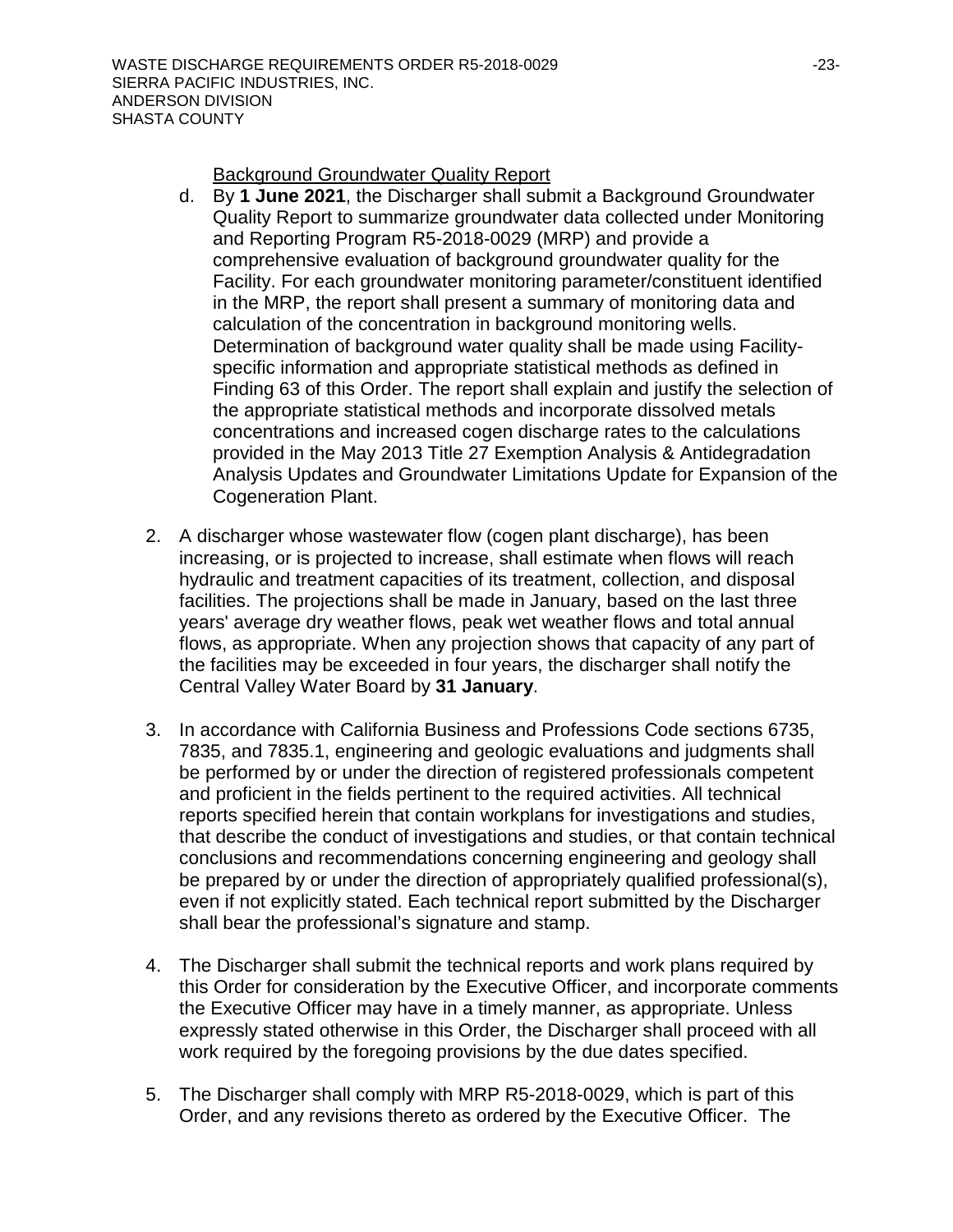submittal dates of Discharger self-monitoring reports shall be no later than the submittal date specified in the MRP.

- 6. The Discharger shall comply with the "Standard Provisions and Reporting Requirements for Waste Discharge Requirements", dated 1 March 1991, which are included in Attachment E and made part of this Order by reference. This attachment and its individual paragraphs are commonly referenced as "Standard Provision(s)."
- 7. The Discharger shall comply with all conditions of this Order, including timely submittal of technical and monitoring reports. On or before each report due date, the Discharger shall submit the specified document to the Central Valley Water Board or, if appropriate, a written report detailing compliance or noncompliance with the specific schedule date and task. If noncompliance is being reported, then the Discharger shall state the reasons for such noncompliance and provide an estimate of the date when the Discharger will be in compliance. The Discharger shall notify the Central Valley Water Board in writing when it returns to compliance with the time schedule. Violations may result in enforcement action, including Central Valley Water Board or court orders requiring corrective action or imposing civil monetary liability, or in revision or rescission of this Order.
- 8. The Discharger shall at all times properly operate and maintain all facilities and systems of treatment and control (and related appurtenances) that are installed or used by the Discharger to achieve compliance with the conditions of this Order. Proper operation and maintenance also includes adequate laboratory controls and appropriate quality assurance procedures. This provision requires the operation of back-up or auxiliary facilities or similar systems that are installed by the Discharger when the operation is necessary to achieve compliance with the conditions of this Order.
- 9. The Discharger shall use the best practicable cost-effective control technique(s) including proper operation and maintenance, to comply with this Order.
- 10. As described in the Standard Provisions, the Discharger shall report promptly to the Central Valley Water Board any material change or proposed change in the character, location, or volume of the discharge.
- 11. The Discharger shall report to the Central Valley Water Board any toxic chemical release data it reports to the State Emergency Response Commission within 15 days of reporting the data to the Commission pursuant to section 313 of the "Emergency Planning and Community Right to Know Act of 1986."
- 12. The Discharger shall not allow pollutant-free wastewater to be discharged into the wastewater collection, treatment, and disposal systems in amounts that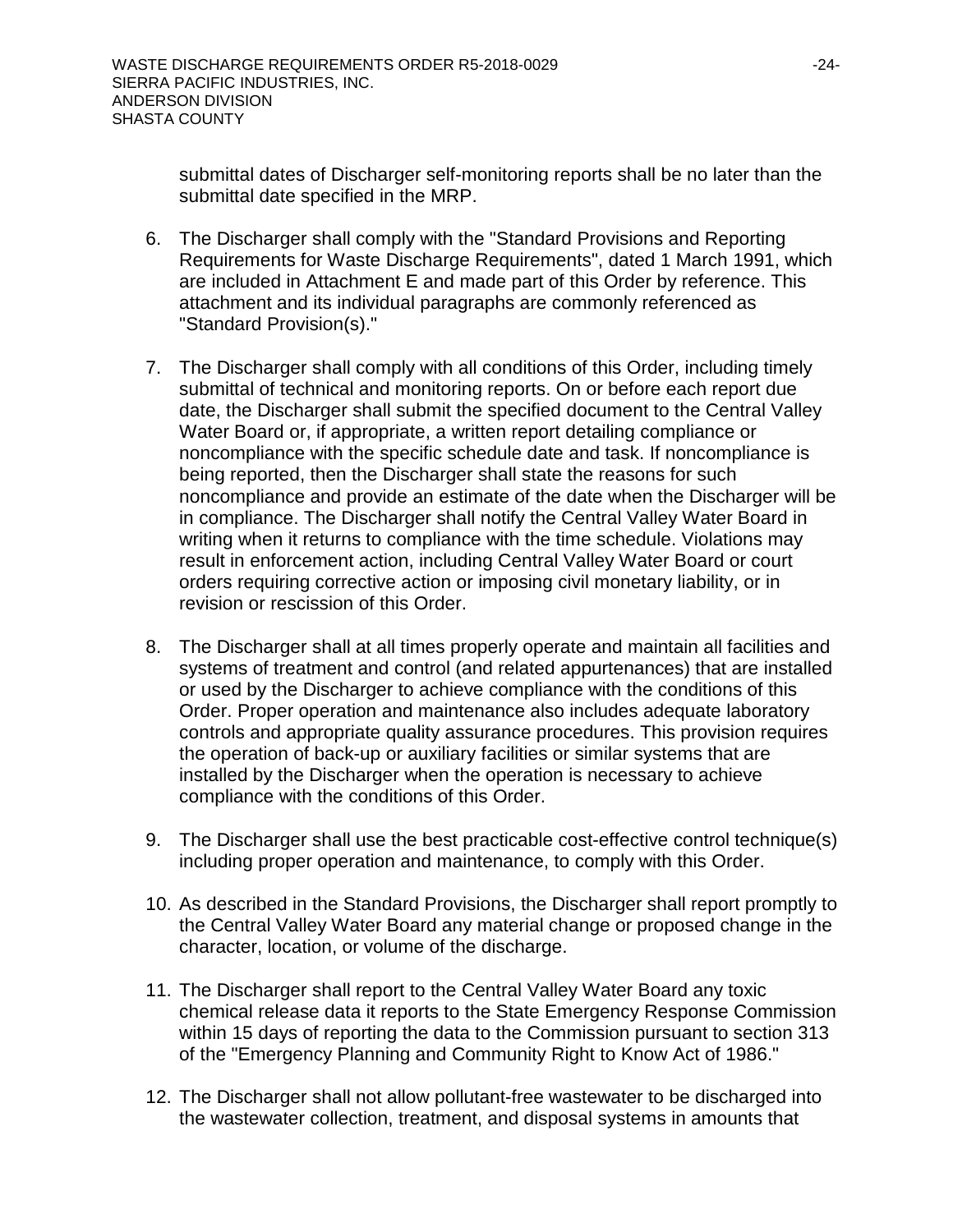significantly diminish the system's capability to comply with this Order. Pollutant-free wastewater means rainfall, groundwater, cooling waters, and condensates that are essentially free of pollutants.

- 13. At least **90 days** prior to termination or expiration of any lease, contract, or agreement involving disposal or recycling areas or off-site reuse of effluent, used to justify the capacity authorized herein and assure compliance with this Order, the Discharger shall notify the Central Valley Water Board in writing of the situation and of what measures have been taken or are being taken to assure full compliance with this Order.
- 14. In the event of any change in control or ownership of the Facility, the Discharger must notify the succeeding owner or operator of the existence of this Order by letter, a copy of which shall be immediately forwarded to the Central Valley Water Board.
- 15. To assume operation as Discharger under this Order, the succeeding owner or operator must apply in writing to the Executive Officer requesting transfer of the Order. The request must contain the requesting entity's full legal name, the state of incorporation if a corporation, the name and address and telephone number of the persons responsible for contact with the Central Valley Water Board, and a statement. The statement shall comply with the signatory paragraph of Standard Provision B.3 and state that the new owner or operator assumes full responsibility for compliance with this Order. Failure to submit the request shall be considered a discharge without requirements, a violation of the CWC. If approved by the Executive Officer, the transfer request will be submitted to the Central Valley Water Board for its consideration of transferring the ownership of this Order at one of its regularly scheduled meetings.
- 16. A copy of this Order including the MRP, Information Sheet, Attachments, and Standard Provisions, shall be kept at the discharge Facility for reference by operating personnel. Key operating personnel shall be familiar with its contents.
- 17. The Central Valley Water Board will review this Order periodically and will revise requirements when necessary.

If, in the opinion of the Executive Officer, the Discharger fails to comply with the provisions of this Order, the Executive Officer may refer this matter to the Attorney General for judicial enforcement, may issue a complaint for administrative civil liability, or may take other enforcement actions. Failure to comply with this Order may result in the assessment of Administrative Civil Liability of up to \$10,000 per violation, per day, depending on the violation, pursuant to the Water Code, including sections 13268, 13350 and 13385. The Central Valley Water Board reserves its right to take any enforcement actions authorized by law.